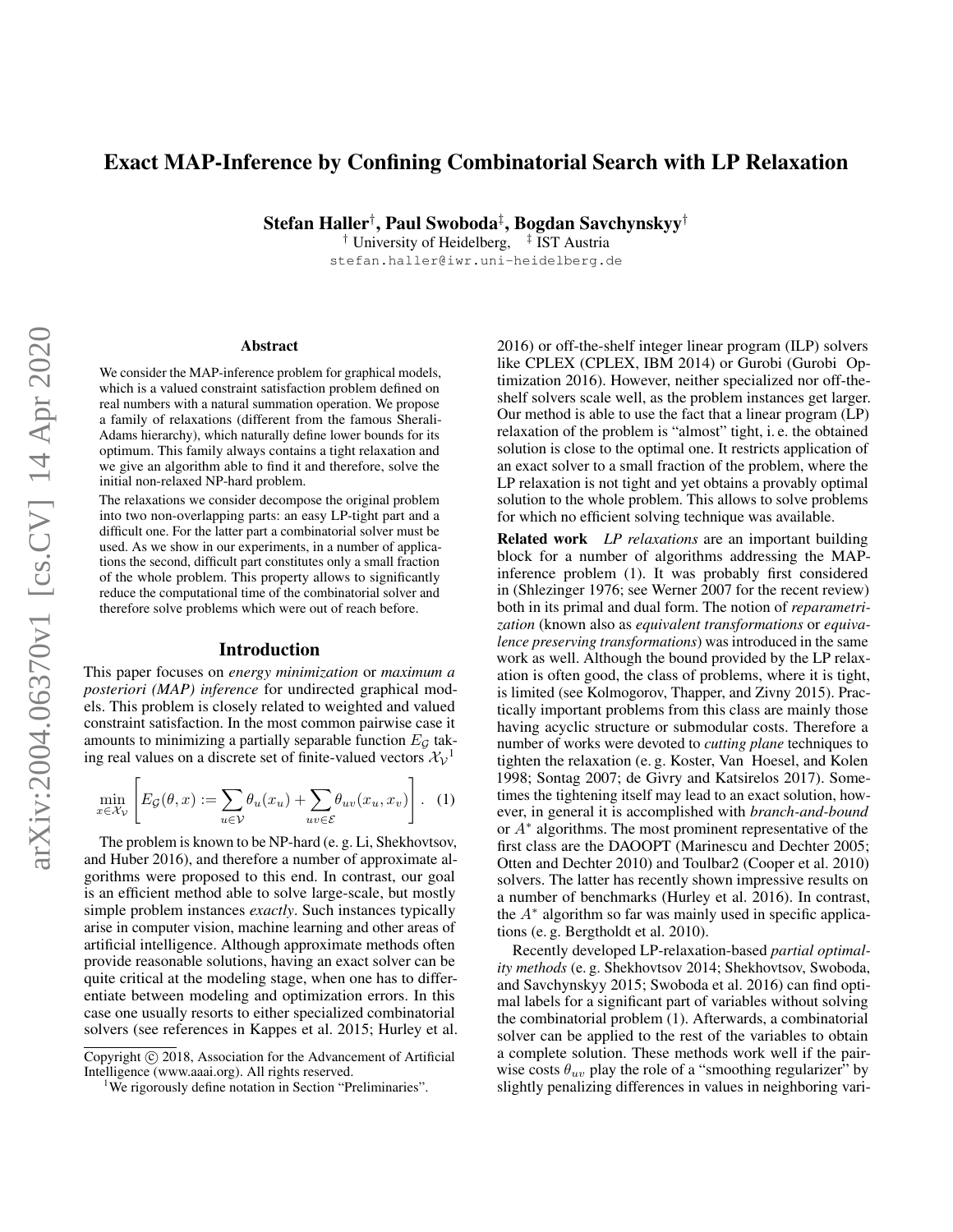ables  $u$  and  $v$ . However, they struggle as the pairwise costs get more weight and move towards "hard constraints", when some pairs of variable values are strongly penalized or even forbidden.

The *CombiLP* method (Savchynskyy et al. 2013) is the closest to our work. It iteratively splits the problem into a "simple" and a "difficult" part based on consistency of reparametrized unary and pairwise costs, known as (virtual) arc-consistency (see Werner 2007), and checks for agreement of their solutions. The "simple" part is addressed with a dedicated LP solver, whereas the "difficult" one is solved with an ILP method. Although CombiLP has shown promising results on the OpenGM benchmark (Kappes et al. 2015), its usage is beneficial for sparse graphical models only, when  $|\mathcal{E}| \ll |\mathcal{V}|^2$ .

Contribution Based on CombiLP, we propose a method, which is not restricted to sparse models. Similar to CombiLP, we split the problem into LP and ILP parts based on local consistency properties. Our new consistency criterion guarantees that the concatenation of the obtained LP and ILP solutions is optimal for the whole problem, given that the criterion is satisfied. When the criterion is not satisfied, we increase the ILP subproblem and correspondingly decrease the LP one, like it is done in CombiLP. There are several crucial differences to the CombiLP approach, however:

- Our "difficult" ILP subproblem is kept much more compact, which is critical for densely-connected graphs. This leads to substantial computational savings.
- Our optimality criterion is stronger than those of CombiLP: Satisfaction of CombiLP's criterion for a given splitting implies satisfaction of ours.

Additionally, we treat the problem of an initial reparametrization suitable for the used splitting criterion and propose a method, which allows to use *arbitrary* dual LP solvers within our algorithm, whereas the CombiLP implementation has a *fixed* dedicated LP solver. This allowed us to choose a more efficient LP solver and to significantly (up to 18 times) speed up the original CombiLP implementation.

Finally, our criterion and implementation<sup>2</sup> are also able to deal with higher order models, which intrinsically have a higher connectivity. We show efficacy of our method on publicly available benchmarks from computer vision, machine learning and bio-imaging.

## Preliminaries

Graphical Models and MAP-inference Let  $\mathcal{G} = (\mathcal{V}, \mathcal{E})$ be an undirected graph with *the set of nodes* V and *the set of edges*  $\mathcal{E}$ . The neighborhood of  $u \in \mathcal{V}$  is defined as  $Nb(u) := \{v \in V \mid uv \in \mathcal{E}\}\$ . Each node  $v \in V$  is associated with a finite *set of labels*  $\mathcal{X}_v$ . For any subset  $\mathcal{V}' \subseteq \mathcal{V}$ of graph nodes the Cartesian product  $\mathcal{X}_{\mathcal{V}'} = \prod_{v \in \mathcal{V}'} \mathcal{X}_v$  defines *the set of labelings* of the subset  $V' \subseteq V$ , when each node from  $V'$  is assigned a label. This includes also the special cases  $V' = \{u, v\} \in \mathcal{E}$  and  $V' = V$  denoted as  $\mathcal{X}_{uv}$ and  $\mathcal{X}_{\mathcal{V}}$  respectively. We assume that arg min stands for the set of minimal elements. At the same time, when used with " $=$ " or " $:=$ " operators, it returns some element from this set.

Let  $\mathcal{I} = \{s \in \mathcal{X}_u \mid u \in \mathcal{V}\} \cup \{(s, t) \in \mathcal{X}_{uv} \mid uv \in \mathcal{E}\}$  be the set of indices enumerating all labels and label pairs in neighboring graph nodes. For each node and edge the *cost* functions  $\theta_u : \mathcal{X}_u \to \mathbb{R}$ ,  $u \in \mathcal{V}$  and  $\theta_{uv} : \mathcal{X}_{uv} \to \mathbb{R}$ ,  $uv \in \mathcal{E}$ assign a cost to a label or label pair respectively. The vector  $\theta \in \mathbb{R}^{\mathcal{I}}$  contains all values of the functions  $\theta_u$  and  $\theta_{uv}$  as its coordinates.

ILP formulation and LP relaxation One way to address the MAP-inference problem (1) is to consider its ILP formulation (see e. g. Shlezinger 1976; Werner 2007)

$$
\min_{\mu \geq 0} \langle \theta, \mu \rangle
$$
\n
$$
\sum_{s \in \mathcal{X}_u} \mu_u(s) = 1, \ u \in \mathcal{V}
$$
\n
$$
\sum_{s \in \mathcal{X}_u} \mu_{uv}(s, t) = \mu_v(t), \ uv \in \mathcal{E}, t \in \mathcal{X}_v
$$
\n
$$
\mu \in \{0, 1\}^{\mathcal{I}}
$$
\n(3)

A natural LP relaxation is obtained by omitting the integrality constraints (3). The resulting LP (2) is known as a *local polytope* (Werner 2007) or simply *an LP relaxation* of (1). We will call the problem (1) LP-tight, if the optimal values of (1) and its LP relaxation (2) coincide. This also implies that there is an integer solution to the relaxed problem (2). We will say that the LP relaxation *has an integer solution* in a node u if there is  $s \in \mathcal{X}_u$  such that  $\mu_u(s) = 1$ . Due to constraints of (2) it implies that  $\mu_u(s') = 0$  for  $s' \in \mathcal{X}_u \setminus \{s\}.$ 

Linear programs of the form (2) are as difficult as linear programs in general (Prusa and Werner 2013) and therefore obtaining exact solutions for large-scale instances may require significant time. However, there are fast specialized solvers (e. g. Kolmogorov 2006; Cooper et al. 2008) returning approximate dual solutions of (2).

Partial Optimality Observation Practical importance of the LP relaxation (2) is based on the fact that often most coordinates of its (approximate) relaxed solution are assigned integer values. The non-integer coordinates can be rounded (Ravikumar, Agarwal, and Wainwright 2010) and the resulting labeling can be used as if it was a solution of the non-relaxed problem. A number of problems have been successfully addressed with this type of methods (Kappes et al. 2015). However, apart from special cases (e. g. Boros and Hammer 2002; Rother et al. 2007) there is no guarantee that the integer coordinates keep their values in an optimal solution of the non-relaxed problem.

Even though there is no guarantee that the rounded integer solution is a sensible approximation for the optimal solution, empirical tests have shown that usually many integer coordinates coincide with the ones found in the optimal solution. This is a purely practical observation with little theoretical background. Nevertheless, this observation can be used to address the non-relaxed problem efficiently and it is a basis of our method. An alternative, the *partial optimality* approach was pursued by e. g. Shekhovtsov, Swoboda, and Savchynskyy 2015; Swoboda et al. 2016. We will provide a corresponding empirical comparison later in the paper.

 $2$ Code is available at github.com/fgrsnau/combilp.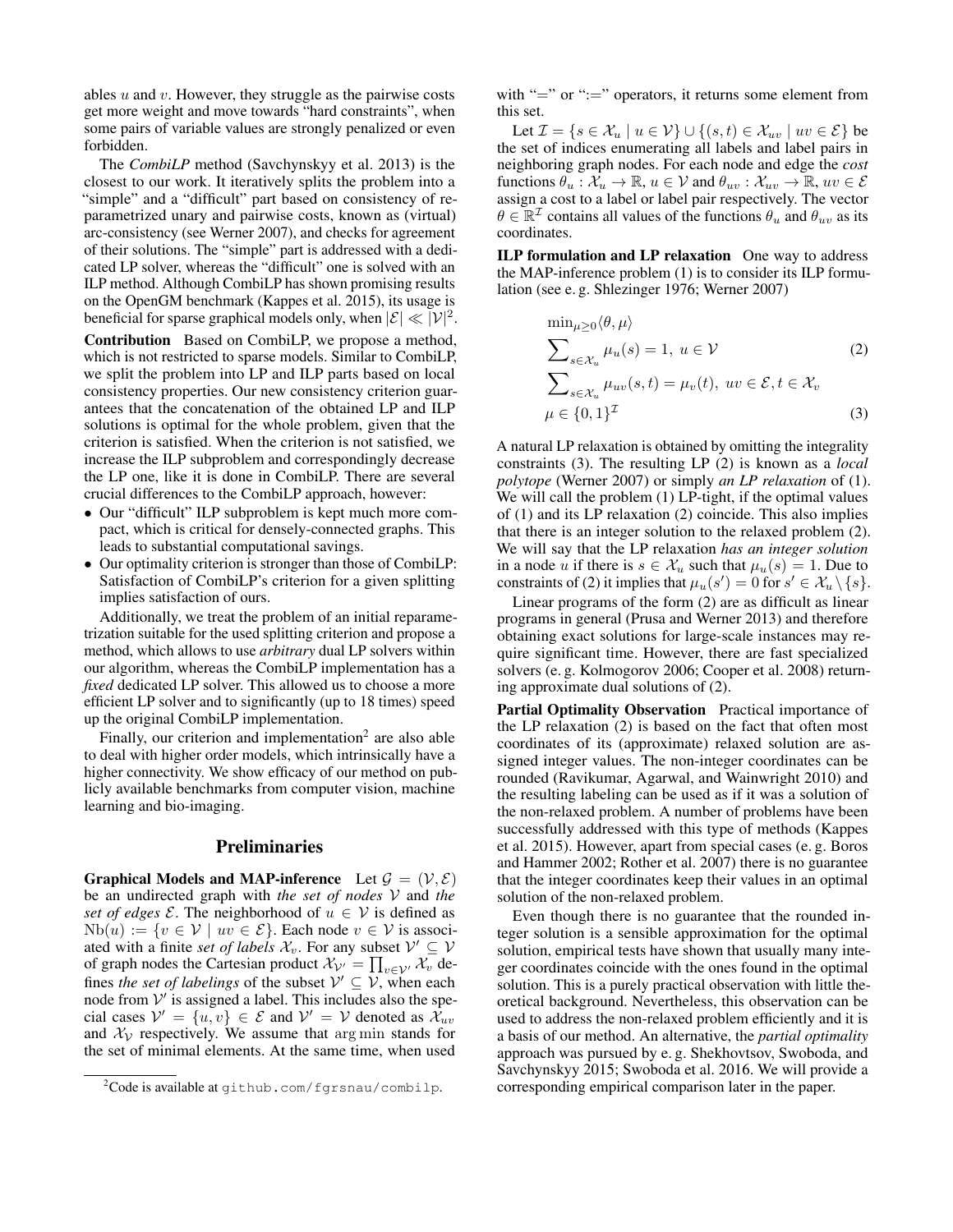## Idea of the Algorithm

**Graph partition** A subgraph  $\mathcal{G}' = (\mathcal{V}', \mathcal{E}')$  of the graph  $\mathcal{G} = (\mathcal{V}, \mathcal{E})$  is called *induced* by the set of its nodes  $\mathcal{V}'$ , if  $\mathcal{E}' = \{uv \in \mathcal{E} \mid u, v \in \mathcal{V}'\},\$ i.e. the set  $\mathcal{E}'$  of its edges contains all edges from  $\mathcal E$  connecting nodes from  $\mathcal V'$ .

The subgraphs  $A = (\mathcal{V}_A, \mathcal{E}_A)$  and  $\mathcal{B} = (\mathcal{V}_B, \mathcal{E}_B)$  are called *partition* of the graph G, if  $V_A \cup V_B = V$ ,  $V_A \cap$  $V_B = \emptyset$  and A and B are induced by  $V_A$  and  $V_B$  respectively. The subgraph  $\beta$  as complement to  $\mathcal A$  will be denoted as  $\mathcal{G} \setminus \mathcal{A}$ . The other way around,  $\mathcal{G} \setminus \mathcal{B}$  stands for  $\mathcal{A}$ , if  $\mathcal{A}, \mathcal{B}$  is a partition of G. Notation  $\mathcal{E}_{AB}$  will be used for the set of edges connecting  $V_A$  and  $V_B: \mathcal{E}_{AB} = \{uv \in \mathcal{E} \mid u \in V_A, v \in V_B\}.$ 

In the following, we will show how to partition the problem graph  $G$  into (i) an easy part with subgraph  $A$ , which can be solved exactly with approximate LP solvers and (ii) a difficult part with subgraph  $\beta$ , which will require an ILP solver.

Lower bound induced by partition Till the end of this section we will assume  $A$ ,  $B$  are a partition of a graph  $G$ . For the sake of notation, when considering different subgraphs of G we will nevertheless use a cost vector  $\theta$  corresponding to the master graph  $\mathcal{G}$ , i.e.  $E_{\mathcal{A}}(\theta, x)$  will stand for  $\sum_{u \in \mathcal{V}_{\mathcal{A}}} \theta_u(x_u) + \sum_{uv \in \mathcal{E}_{\mathcal{A}}} \theta_{uv}(x_u, x_v)$ , where  $\theta \in \mathbb{R}^{\mathcal{I}}$ .

Additionally, for  $x' \in \mathcal{X}_{\mathcal{A}}$  and  $x'' \in \mathcal{X}_{\mathcal{B}}$ , their concatenation  $x' \circ x'' \in \mathcal{X}_{\mathcal{G}}$  will be defined as

$$
(x' \circ x'')_v = \begin{cases} x'_v, & v \in \mathcal{V}_\mathcal{A} ,\\ x''_v, & v \in \mathcal{V}_\mathcal{B} . \end{cases}
$$
 (4)

Note that the energy function  $E<sub>G</sub>$  can be decomposed into subproblems on  $A$  and  $B$  and it holds

$$
E_{\mathcal{G}}(\theta, x' \circ x'') = E_{\mathcal{A}}(\theta, x') + E_{\mathcal{B}}(\theta, x'') + \sum_{uv \in \mathcal{E}_{\mathcal{A}\mathcal{B}}} \theta_{uv}(x'_u, x''_v)
$$
\n(5)

and therefore,

$$
E_{\mathcal{G}}(\theta, x' \circ x'') \ge E_{\mathcal{A}}(\theta, x') + E_{\mathcal{B}}(\theta, x'') + \n+ \sum_{uv \in \mathcal{E}_{\mathcal{A}\mathcal{B}}} \min_{(s,t) \in \mathcal{X}_{uv}} \theta_{uv}(s, t) \quad (6)
$$

constitutes a lower bound for the energy function  $E_{\mathcal{G}}$ .

Proposition 1 (Sufficient optimality condition). *The lower bound specified in* (6) *is tight if for all*  $uv \in \mathcal{E}_{AB}$  *it*  $\textit{holds that } (x'_u, x''_v) \in \argmin_{(s,t) \in \mathcal{X}_{uv}} \theta_{uv}(s,t), \textit{ where }$  $x' \in \arg\min_{x \in \mathcal{X}_{\mathcal{A}}} E_{\mathcal{A}}(\theta, x), x'' \in \arg\min_{x \in \mathcal{X}_{\mathcal{B}}} E_{\mathcal{B}}(\theta, x).$ 

It is trivial to show that the labeling  $x' \circ x''$  is optimal for  $E_G$  if the lower bound (6) is tight.

When considering the set of all possible partitions of  $G$  into  $A$  and  $B$  there is always at least one that leads to a tight lower bound (6). It corresponds to a trivial partition, where either the subgraph  $\mathcal A$  or  $\mathcal B$  is empty. The first case corresponds to solving the whole problem with an ILP method, whereas the second one corresponds to the case when the LP relaxation is tight, i. e. all coordinates of an LP solution are integer.

However, as our experimental evaluation shows, there exist often tight non-trivial partitions, with a large subgraph  $A$  and a small subgraph B.

Conceptual Algorithm These partitions can be obtained for example by *a conceptual* Algorithm 1, which assigns

### Algorithm 1 Conceptual Dense-CombiLP Algorithm

|     | 1: Solve LP relaxation (2)                                |
|-----|-----------------------------------------------------------|
|     | 2: Assign all nodes with integer solution to $A$          |
|     | $3:$ repeat                                               |
| 4:  | Set $\mathcal{B} := (\mathcal{G} \setminus \mathcal{A})$  |
| 5:  | Compute optimal labelings $x'$ and $x''$ on A and B       |
|     | respectively. Use LP solver for $A$ and ILP for $B$ .     |
| 6:  | <b>if</b> (Prop. 1 holds for $x'$ and $x''$ ) <b>then</b> |
| 7:  | return $(x' \circ x'')$                                   |
| 8:  | else                                                      |
| 9:  | Move those u from A to B, where Prop. 1 fails             |
| 10: | end if                                                    |
|     | 11: <b>until</b> $\mathcal{B} = \mathcal{G}$              |
|     |                                                           |

all nodes of the graph having an integer solution to  $A$  and all others to  $\beta$ . After solving both subproblems one checks fulfillment of the sufficient optimality condition defined by Proposition 1. Should the condition hold, the problem is solved. Otherwise one increases the subproblem  $\beta$  (and respectively decreases A) by including those nodes  $u \in V_A$ , where the condition  $(x'_u, x''_v) \in \arg\min_{(s,t)\in \mathcal{X}_{uv}} \theta_{uv}(s,t)$ does not hold for at least one  $v \in V_B$ , in terms of Proposition 1.

Relation to CombiLP Algorithm 1 differs from CombiLP (Savchynskyy et al. 2013) in one very important aspect. Namely, the subgraphs used in CombiLP are overlapping, whereas ours are not. This substantially improves performance of the method in cases when the graph  $\mathcal G$  has a high connectivity. In later sections of this paper we will give a detailed theoretical and empirical comparison of the methods.

In the following, we will turn the conceptual algorithm into a working one. In order to do so, we will give positive answers to a number of important questions:

- Why and when is the subproblem on  $A$  LP-tight? This is critical, since we assume  $A$  to be close to  $G$  in its size and therefore it must be solvable by a (polynomial) LP method.
- Can we avoid running an LP solver for  $A$  in each iteration?
- Can we use (fast specialized) approximate LP solvers on A instead of (slow off-the-shelf) exact ones?
- How to encourage conditions of Proposition 1 to be fulfilled for a possibly small  $\mathcal{B}$ ?

Although our construction mostly follows the one given in (Savchynskyy et al. 2013), we repeat it here to keep the paper self-contained.

## Theoretical Background

Reparametrization Decompositions of the energy function  $E_G(\theta, x)$  into unary and pairwise costs are not unique, which is, there exist other costs  $\theta' \in \mathbb{R}^{\mathcal{I}}$  such that  $E_{\mathcal{G}}(\theta, x) =$  $E_{\mathcal{G}}(\theta', x)$  for all labelings  $x \in \mathcal{X}_{\mathcal{V}}$ . It is known (see e. g. Werner 2007) and straightforward to check that such *equivalent* costs can be obtained with an arbitrary vector  $\phi = (\phi_{u,v}(s) \in \mathbb{R} \mid u \in \mathcal{V}, v \in \text{Nb}(u), s \in \mathcal{X}_u)$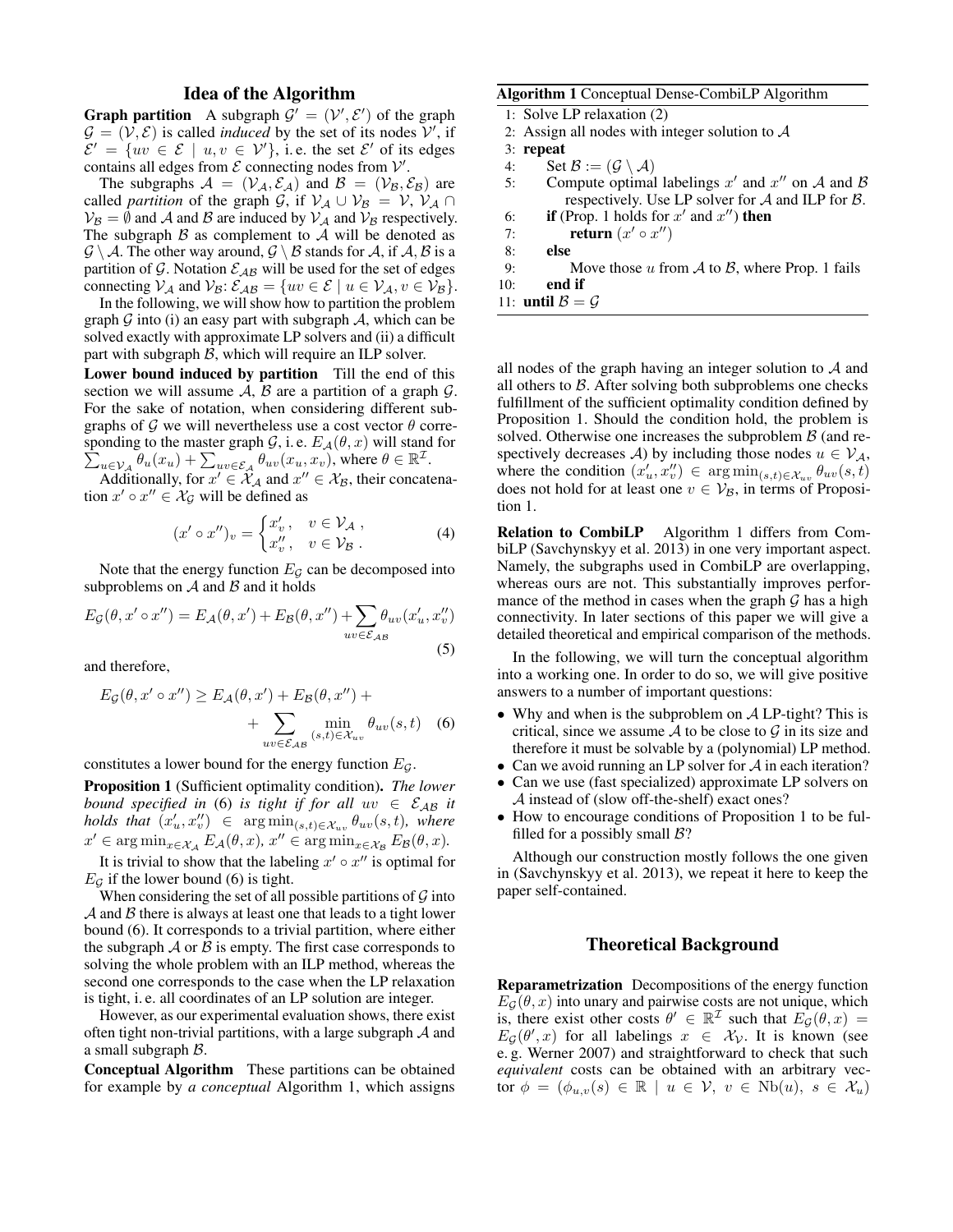as follows:

$$
\theta_u'(s) \equiv \theta_u^{\phi}(s) := \theta_u(s) - \sum_{v \in \text{Nb}(u)} \phi_{u,v}(s)
$$
(7)  

$$
\theta_{uv}'(s,t) \equiv \theta_{uv}^{\phi}(s,t) := \theta_{uv}(s,t) + \phi_{u,v}(s) + \phi_{v,u}(t).
$$

The costs  $\theta^{\phi}$  are called *reparametrized* and the vector  $\phi$  is known as a *reparametrization*. Costs related by (7) are also called *equivalent*. In this sense, all vectors  $\theta \in \mathbb{R}^{\mathcal{I}}$  can be split into equivalence classes according to (7). Other established terms for reparametrizations are *equivalence preserving transformations* (Cooper and Schiex 2004) and *equivalent transformations* (Shlezinger 1976).

**Dual Problem** By swapping the min and  $\sum$  operations in (1) one obtains a lower bound  $D(\theta) \leq E_{\mathcal{G}}(\theta, x)$  to the energy<sup>3</sup>, which reads as

$$
D(\theta) := \sum_{u \in \mathcal{V}} \min_{s \in \mathcal{X}_u} \theta_u(s) + \sum_{uv \in \mathcal{E}} \min_{(s,t) \in \mathcal{X}_{uv}} \theta_{uv}(s,t).
$$
 (8)

Although the energy  $E_{\mathcal{G}}(\theta, x)$  remains the same for all cost vectors from a given equivalence class  $(E_G(\theta, x))$  =  $E_G(\theta^{\phi}, x)$ , the lower bound  $D(\theta)$  is dependent on the reparametrization  $(D(\theta) \neq D(\theta^{\phi}))$ . Therefore, a natural maximization problem arises as maximization of the lower bound over all equivalent costs:  $\max_{\phi} D(\theta^{\phi})$ . It is known (e.g. Werner 2007) that this maximization problem is equivalent to the Lagrangian dual to the LP relaxation (2). In turn, this implies that the minimum of (2) coincides with the maximum of  $D(\theta^{\phi})$ . Therefore, one speaks about *optimal reparametrizations* as those  $\phi$ , where the maximum is attained. Apart from its lower bound property the function  $D(\theta^{\phi})$  is important because (i) function  $D(\theta^{\phi})$  is concave w.r.t.  $\phi$  as a sum of minima of linear functions; (ii) there exist many of scalable and efficient algorithms for its (approximate) maximization, e. g. (Kolmogorov 2006; Cooper et al. 2008).

Strict Arc-Consistency From a practical point of view it is important how an optimal reparametrization  $\phi$  can be translated into a labeling, i. e. into an (approximate) solution of the energy minimization problem (1). The following definition plays a crucial role for this question in general and for our method in particular:

**Definition 1** (Strict arc-consistency). The node  $u \in V$  is called *strictly arc-consistent* w. r. t. the costs  $\theta$  if there exists a label  $x_u \in \mathcal{X}_u$  and labels  $x_v \in \mathcal{X}_v$  for all  $v \in Nb(u)$ , such that it holds (i)  $\theta_u(x_u) < \theta_u(s)$  for all  $s \in \mathcal{X}_u \setminus \{x_u\};$  and (ii)  $\theta_{uv}(x_u, x_v) < \theta_{uv}(s, t)$  for all  $(s, t) \in \mathcal{X}_{uv} \setminus \{(x_u, x_v)\}.$ 

The *set of strictly arc-consistent nodes* is denoted by  $\mathcal{S}(\theta) := \{v \in \mathcal{V} \mid v \text{ is strictly arc-consistent}\}.$ 

If all nodes are strictly arc-consistent w. r. t. the reparametrized costs  $\theta^{\phi}$ , then it is straightforward to check that  $D(\theta^{\phi}) = E_{\mathcal{G}}(\theta^{\phi}, x^*) = E_{\mathcal{G}}(\theta, x^*)$ , where

$$
x_u^* = \underset{s \in \mathcal{X}_u}{\arg \min} \, \theta_u^\phi(s) \,. \tag{9}
$$

In turn, this implies that  $\phi$  is an optimal reparametrization and  $x^*$  is an exact solution of the energy minimization problem (1).

Reconstructing labeling from reparametrization Although there is no guarantee that the strict arc-consistency property holds for all nodes even with an optimal reparametrization, the rule (9) is still used to obtain an approximate minimizer for  $(1)$  with arbitrary, also non-optimal reparametrizations  $\phi$  (although, a number of more sophisticated rules were proposed, they are based on (9) and reduce to it if the strict arc-consistency holds for all nodes, see e. g. Ravikumar, Agarwal, and Wainwright 2010). Moreover, for an optimal reparametrization  $\phi$ , when the strict arc-consistency holds for a node  $u$ , the complementary slackness conditions imply (e.g. Werner 2007) that strict arc-consistency of a node  $u$  guarantees an integer solution of the LP relaxation in u.

From the application point of view, an (approximate) solution (9) is typically considered as good, if most of the nodes  $u \in V$  satisfy the strict arc-consistency property. At the same time, unless the strict arc-consistency holds for *all* nodes, there is in general no theoretical guarantee that  $x^*$ obtained as (9) coincide with the corresponding coordinate  $y_u$  of an optimal solution  $y = \arg \min_{x \in \mathcal{X}_v} E_{\mathcal{G}}(\theta, x)$ , even if the node  $u$  is strictly arc-consistent.

Algorithm 2 described in the next section, provides such guarantees by solving the non-relaxed minimization problem (1).

#### Detailed Algorithm Description

Let us consider Algorithm 2. It differs from Algorithm 1 provided above in several aspects: Instead of solving the relaxed problem (2) in the primal domain, it solves its dual formulation and resorts to the optimally reparametrized costs. Strict arc-consistency is used in place of integrality to form the initial set  $A$ , which is justified by the fact that strict arcconsistency is sufficient for integrality.

The reparametrization step in line 2 plays a crucial role for the whole method. Due to this step, solving the energy minimization problem on A becomes trivial because of its strict arc-consistency. It can be performed by selecting the best label in each node independently, according to (9). Therefore, *there is no computational overhead* of resolving the problem on A in each iteration. Also, as more and more nodes from the initial subgraph  $A$  move over to the subgraph  $B$  their strict arc-consistency *encourages* solution on B to coincide with the locally optimal labels. Moreover, instead of an optimal dual solution φ *any*, also *approximate*, *non-optimal* reparametrization can be used. According to Proposition 1, this does not affect correctness of Algorithm 2. Therefore, *approximate solvers can be used* in line 1 of the algorithm. However, the better the dual solution is, the larger the set of strictly arc-consistent nodes  $S(\theta)$  is and therefore, the lower computational complexity of the ILP phase of the algorithm. Finally, reparametrization of the costs typically speeds up the ILP solver in line 6, as it serves as preprocessing.

#### Analysis of the Method

Family of Tight Partitions The proposition below that if the sufficient optimality criterion (Proposition 1) of Algorithm 2 is fulfilled for a partition  $A, B$ , then for any other partition  $\mathcal{A}', \mathcal{B}'$  such that  $\mathcal{B}' \supseteq \mathcal{B}$  the criterion holds as well:

 $3$ It can be shown that this bound is in general less tight than (6).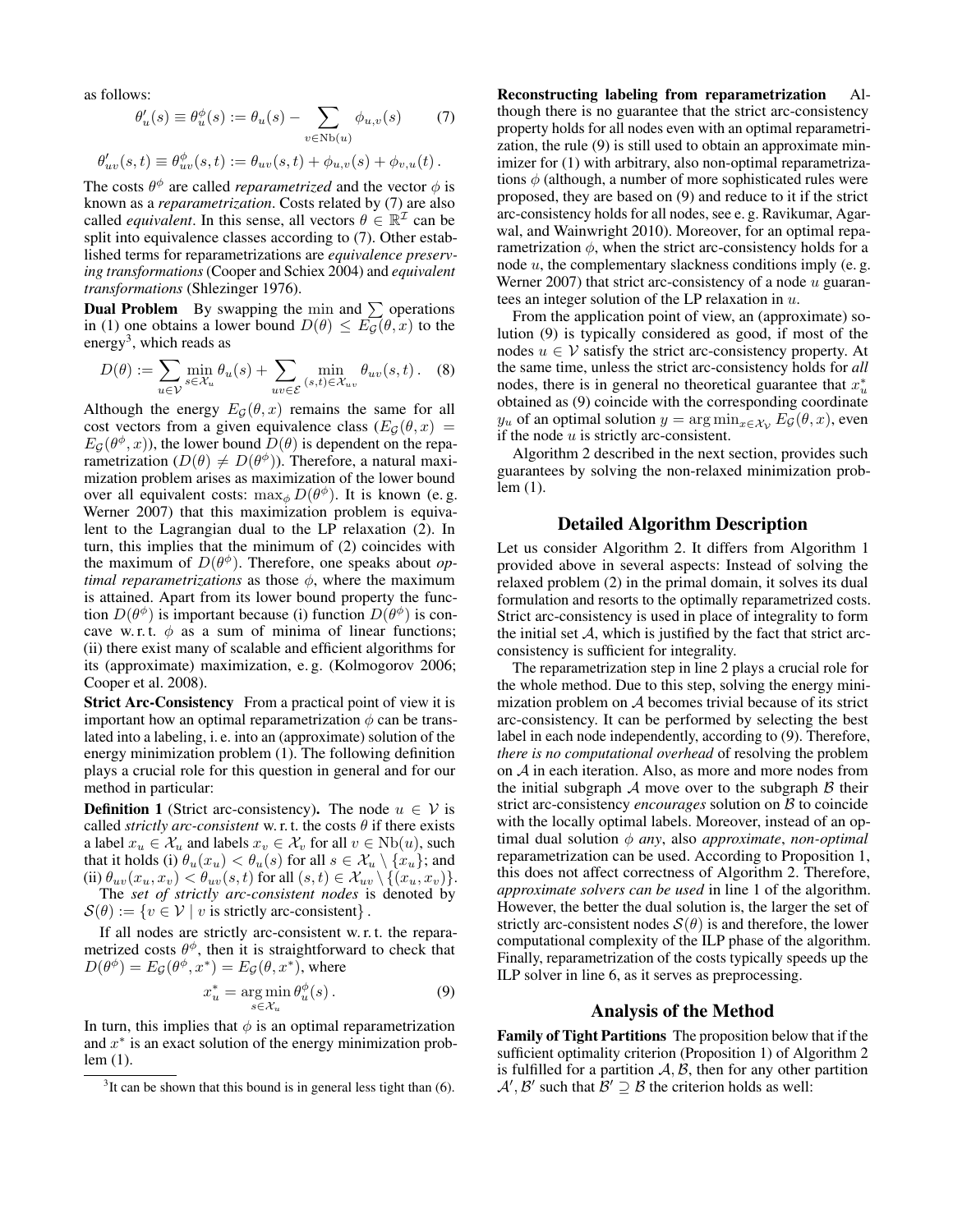#### Algorithm 2 Dense-CombiLP Algorithm

|     | 1: Maximize the dual (8) $\phi := \arg \max_{\psi} D(\theta^{\psi})$                                                                                             |
|-----|------------------------------------------------------------------------------------------------------------------------------------------------------------------|
|     | 2: Switch to the reparametrized costs: $\theta := \theta^{\phi}$                                                                                                 |
|     | 3: Induce A from $V_A := \mathcal{S}(\theta)$ and get optimum on A:                                                                                              |
|     | $x'_u := \arg \min \theta_u(s), u \in \mathcal{V}_{\mathcal{A}}$                                                                                                 |
|     | $s \in \mathcal{X}_u$                                                                                                                                            |
|     | 4: repeat                                                                                                                                                        |
| 5:  | Set $\mathcal{B} := (\mathcal{G} \setminus \mathcal{A})$                                                                                                         |
| 6:  | Compute an optimal labeling $x''$ on $\beta$ with ILP solver                                                                                                     |
| 7:  | $Q_{uv} := \arg \min \theta_{uv}(s,t)$ , see Prop. 1                                                                                                             |
|     | $(s,t) \in \mathcal{X}_{uv}$                                                                                                                                     |
| 8:  | if $\forall uv \in \mathcal{E}_{AB} : (x'_u, x''_v) \in O_{uv}$ then                                                                                             |
| 9:  | return $(x' \circ x'')$                                                                                                                                          |
| 10: | else                                                                                                                                                             |
| 11: | $\mathcal{V}_{\mathcal{A}} := \mathcal{V}_{\mathcal{A}} \setminus \{u \mid \exists uv \in \mathcal{E}_{\mathcal{A}\mathcal{B}} : (x'_u, x''_v) \notin O_{uv}\}\$ |
| 12: | Induce A from $V_4$                                                                                                                                              |
| 13: | end if                                                                                                                                                           |
|     | 14: <b>until</b> $\mathcal{B} = \mathcal{G}$                                                                                                                     |

**Proposition 2.** Let  $A$ ,  $B$  and  $A'$ ,  $B'$  be partitions of  $G$  $s. t. \mathcal{B} \subseteq \mathcal{B}'$ . Let also  $\mathcal{V}_\mathcal{A} \subseteq \mathcal{S}(\theta)$ . Let  $x', x''$  be the solu*tions of the MAP-inference problem* (1) *on* A *respectively* B and  $y'$ ,  $y''$  analogously for  $\overline{A}'$  and  $\overline{B}'$ . If  $x' \circ x''$  is the unique *optimal assignment and it fulfills requirements of Proposition 1, then they are fulfilled for*  $y' \circ y''$  as well.

This property shows that there are potentially many partitions, which results in a tight bound and allows to apply a greedy strategy for growing the subgraph  $\beta$  by adding all inconsistent nodes (violating Proposition 1) at once, as it is done in line 11 of Algorithm 2.

Comparison to CombiLP As mentioned above, the CombiLP-method is very similar to ours, but uses a different optimality criterion. Below we show that our criterion is in a certain sense stronger than theirs. To this end, following (Savchynskyy et al. 2013), we introduce the notion of a *boundary complement subgraph*:

Definition 2 (Savchynskyy et al. 2013). Let A be an induced subgraph of G. A subgraph B is called *boundary complement to*  $\overline{A}$  *w. r. t.*  $\overline{G}$  if it is induced by the set  $(\mathcal{V}_{\mathcal{G}} \setminus \mathcal{V}_{\mathcal{A}}) \cup \mathcal{V}_{\partial A}$ , where  $V_{\partial A} = \{v \in V_{\mathcal{A}} \mid \exists uv \in \mathcal{E}_{\mathcal{G}} : u \in V_{\mathcal{G}} \setminus V_{\mathcal{A}}\}$  is the set of nodes in  $A$  incident to nodes outside  $A$ .

The optimality criterion used in CombiLP reads:

Theorem 1 (Savchynskyy et al. 2013). *Let* A *be a subgraph of*  $G$  *and*  $B$  *be its boundary complement w. r. t.*  $A$ *. Let*  $x_A$  *and*  $\hat{x}'_B$  be labelings minimizing  $E_A$  and  $E_B$  respectively and let *all nodes*  $v \in V_A$  *be strictly arc-consistent. Then from* 

$$
x_v = x'_v \text{ for all } v \in \mathcal{V}_{\partial A} \tag{10}
$$

*it follows that the labeling* x <sup>∗</sup> *with coordinates*  $x_v^* = \begin{cases} x_v, & v \in \mathcal{A} \\ x' & v \in \mathcal{B} \end{cases}$  $x_v^v, v \in \mathbb{R} \setminus \mathcal{A}$ ,  $v \in \mathcal{V}_{\mathcal{G}}$ , is optimal on  $\mathcal{G}$ .

As can be seen from comparing Proposition 1 and Theorem 1, the main difference between the methods is that we use a partition of the graph  $G$ , i.e. non-intersecting subgraphs, whereas the subgraphs in CombiLP are boundary complement and therefore intersect.



(b) unc54L1\_0123071

Figure 1: Visualization of the maximal ILP subproblem for worms, where dots correspond to cell nuclei. Red dots are part of the ILP subproblem ( $\bullet \in V_B$ ) and for blue dots the solution of the LP-relaxation is used ( $\bullet \in V_A$ ). For both instances, the upper image shows the result for clp and the lower one corresponds to dclp, see the experimental evaluation section for information about the solvers.

The following proposition states that the bounds produced by our method are at least as tight as those of CombiLP:

Proposition 3. *Let* A, B *be a partition of a graph* G *and*  $\mathcal{A}', \mathcal{B}$  *be boundary complement for*  $\mathcal{G}$  *and*  $\mathcal{A} \subseteq \mathcal{A}' \subseteq \mathcal{S}(\theta)$ *.* Let also x', x'' be optimal labelings on A' and B. If the *condition* (10) *holds* for x' and  $x''$ , i.e.  $x'_v = x''_v$  for all  $v \in V_{\partial A'}$ , then Proposition 1 holds for  $x'_{A}$  and  $x''$  as well, where  $x'_A$  is the restriction of  $x'$  to the set  $\check{\mathcal{V}}_{\mathcal{A}}$ *. In other words, for the same subgraph* B *fulfillment of Theorem 1 implies fulfillment of Proposition 1.*

## Technical Details

Post-Processing of Reparametrization The maximum of the dual objective  $D(\theta^{\phi})$  is typically non-unique. Since D is a concave function, the set of its maxima is convex and therefore it contains either a unique element or a continuum. Unfortunately, not all optimal (or suboptimal ones, corresponding to the same value of  $D$ ) reparametrizations are equally good for our method. Moreover, different dual algorithms return different reparametrizations and the fastest algorithm may not return an appropriate one.

Therefore, we developed a post-processing algorithm to turn an arbitrary reparametrization into a suitable one without decreasing the value of  $D$ . This algorithm consists of two steps: (i) several iterations of a message passing (dual blockcoordinate ascent) algorithm, which accumulates weights in unary costs and (ii) partial redistribution of unary costs between incident pairwise cost functions. This two-step procedure empirically turns most of the nodes, where the LP relaxation (2) has an integer solution, into strictly arc-consistent ones. The details of both steps are described in the supplement.

Higher Order Extensions All discussed techniques are easily extended to the higher-order MAP-inference problem

$$
\min_{x \in \mathcal{X}_{\mathcal{V}}} \left[ E_{\mathcal{G}}(\theta, x) := \sum_{c \in \mathcal{C}} \theta_c(x_c) \right]. \tag{11}
$$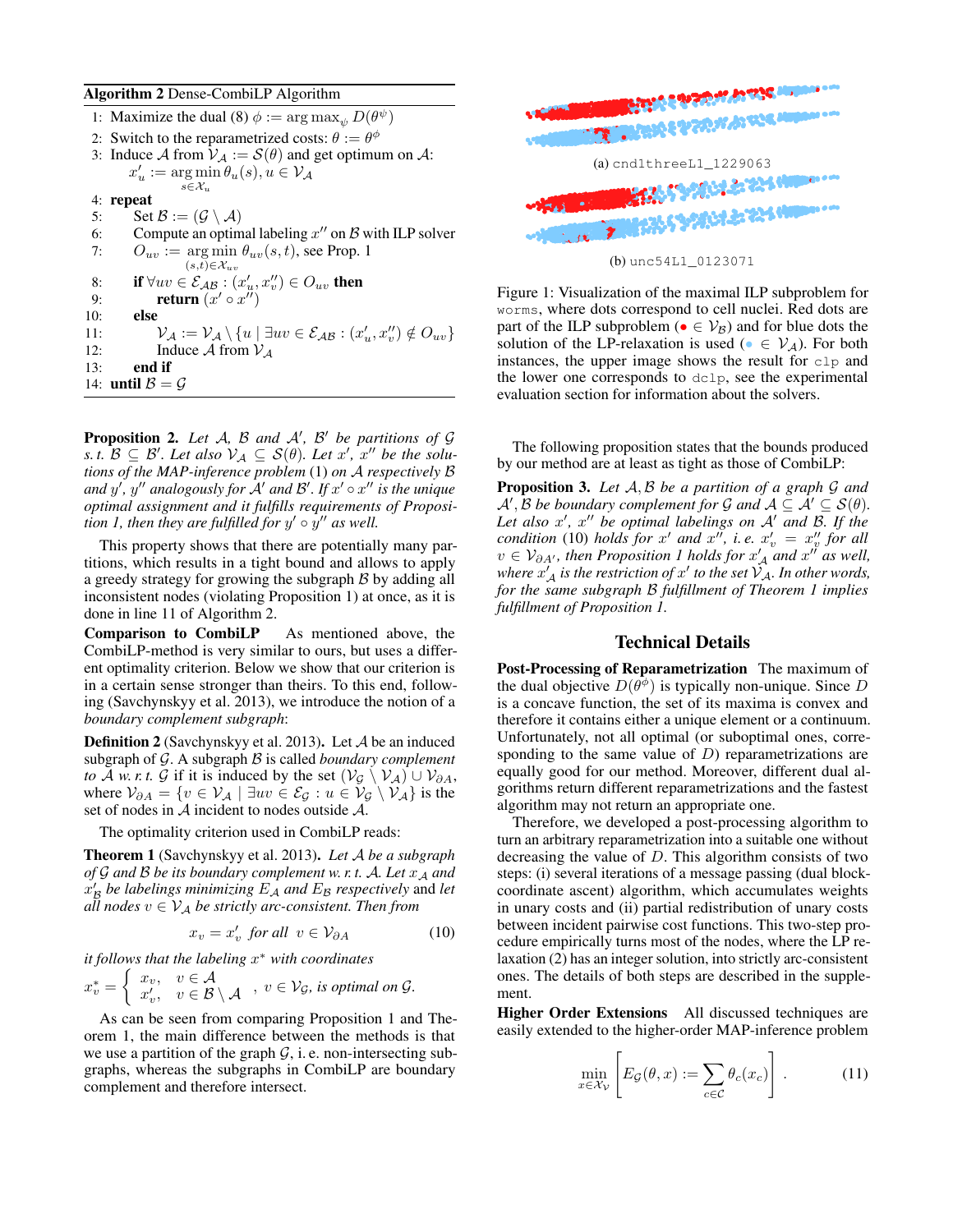| dataset (avg. $ V $ ) |        | popt                  | clp                  | dclp                 |
|-----------------------|--------|-----------------------|----------------------|----------------------|
| worms                 | (558)  | $100\%$               | 69.30%               | 26.08%               |
| protein-folding       | (37)   | 79.22%                | 100%                 | 71.03%               |
| color-seq             | (79k)  | 12.10%                | 0.16%                | $0.06\%$             |
| mrf-stereo            | (138k) | 45.19%<br>$(53.30\%)$ | 33.58%<br>$(0.45\%)$ | 33.49%<br>$(0.20\%)$ |
| OnCallRostering (948) |        |                       | 98.80%               | 65.68%               |

Table 1: Average size of the final ILP subproblem (smaller is better). The table shows the percentage of *labels* that reside in the ILP subproblem. The measure makes comparable  $c1p$ and dclp, which work nodewise, and popt working labelwise. See supplement for details. Values in parentheses for mrf-stereo show the percentage only for the two problem instances, which were solved by clp and dclp.

where the cliques  $c \in \mathcal{C} \subseteq 2^{\mathcal{V}}$  in the decomposition of the energy function  $E_{\mathcal{G}}(\theta, x)$  may contain terms dependent on 3, 4 and more nodes. The bound (6) in the higher-order case reads as

$$
E_{\mathcal{G}}(\theta, x' \circ x'') \ge E_{\mathcal{A}}(\theta, x') +
$$
  
+ 
$$
E_{\mathcal{B}}(\theta, x'') + \sum_{c \in \mathcal{C}_{\mathcal{A}\mathcal{B}}} \min_{y_c \in \mathcal{X}_c} \theta_c(x_c), \quad (12)
$$

where  $\mathcal{C}_{AB} := \{c \in \mathcal{C} \mid \exists u \in \mathcal{V}_A, v \in \mathcal{V}_B : u, v \in c\}$ similar to  $\mathcal{E}_{AB}$  in the pairwise case. Proposition 1 for the higher-order case turns into:

**Proposition 4.** *Let*  $x' \in \arg\min_{x \in \mathcal{X}_{\mathcal{A}}} E_{\mathcal{A}}(\theta, x)$  *and*  $x'' \in$  $\argmin_{x \in \mathcal{X}_{\mathcal{B}}} E_{\mathcal{B}}(\theta, x)$ *. The lower bound* (12) *is tight if for*  $all \ c \in \mathcal{C}_{AB}$  and  $v \in c$  *it holds that*  $y_v^* = \begin{cases} x'_v, & v \in \mathcal{V}_{AB} \\ \alpha'' & v \in \mathcal{V}_{AB} \end{cases}$  $x''_v, v \in V_B$ *where*  $y^* \in \argmin_{y \in \mathcal{X}_c} \theta_c(y)$ *.* 

The proof follows the same reasoning as the proof of Proposition 1 and is omitted here.

## Experimental Evaluation

Algorithms In this section we compare our proposed algorithm with other related methods. As baselines we use CPLEX 12.6.2 (CPLEX, IBM 2014) and ToulBar2 0.9.8.0 (Cooper et al. 2010) where the first is the well-known commercial optimizer and the latter is one of the best dedicated branch-and-bound solvers for (1), see comparison in (Hurley et al. 2016). We used comparable parameters and settings like the ones used in (Hurley et al. 2016). They are denoted by cpx or tb2 respectively. The original CombiLP (Savchynskyy et al. 2013) implementation is referred as clp-orig. For a fair comparison, we modified it to make it compatible with arbitrary LP and ILP solvers, in particular, by applying the reparametrization post-processing algorithm described above. The modified method referred as clp is up to an order of magnitude *faster* than the original one clp-orig (see Table 2). For the experiments with clp and dclp we used both CPLEX and ToulBar2 as ILP-solvers. The corresponding variants of  $c1p$  are denoted as  $c1p-cpx$ and clp-tb2 respectively and similarly for dclp. Since the



Figure 2: Primal and dual bound progress for worms. All values are averaged over instances where at least one of the solvers returned the optimal solution (25 instances). To improve clarity only the three best solvers are shown.

ToulBar2 variants (clp-tb2 and dclp-tb2) were superior to the CPLEX variants in *all* our tests, we will mainly discuss the former here (see supplement for all results). TRW-S (Kolmogorov 2006) is used as fast block-coordinate-descend LPsolver everywhere except higher-order models. We used a fast implementation of the solver from the work (Shekhovtsov, Swoboda, and Savchynskyy 2015). Only for higher-order examples we resort to SRMP (Kolmogorov 2015) using the *minimal* or *basic LP relaxation* (for details see Kolmogorov 2015). We set the maximum number of TRW-S/SRMP iterations to 2000. Furthermore we tested the performance of a recent partial optimality technique (Shekhovtsov, Swoboda, and Savchynskyy 2015) which is denoted by popt. As this approach does not solve the whole problem, we run Toul-Bar2 on the reduced model and measure the total running time (popt-tb2). We set the maximal running time for all methods to 1 hour.

Datasets We verify performance of the algorithms on the following publicly available datasets: worms (Kainmueller et al. 2017), color-seg (Lellmann and Schnörr 2011), mrf-stereo (Scharstein and Szeliski 2002) and OnCallRostering (Stuckey et al. 2014), proteinfolding (Yanover, Schueler-Furman, and Weiss 2008). Each of these datasets is included to highlight specific strengths and weaknesses of the competing methods. The worms dataset (30 instances) serves as a prime example for our algorithm due to its relatively densely connected graph structure and a small duality gap. The mrf-stereo (3 instances) and color-seg (19 instances) datasets consist of sparsely connected grid-models and are used to compare performance to the CombiLP method clp. The proteinfolding dataset can be split into easy problems (many nodes, sparsely connected) and hard problems (only around 33-40 nodes, fully connected). In the following, we only consider the hard problems (11 instances in total). Last but not least, the dataset OnCallRostering (3 instances) is included as an example of higher-order models, which include cliques of order four. Unfortunately, we were unable to convert other instances of this dataset from the benchmark (Hurley et al. 2016) because of a memory bottlenecks in the conversion process. Apart from OnCallRostering and worms, all other problem instances were taken from the OpenGM benchmark (Kappes et al. 2015).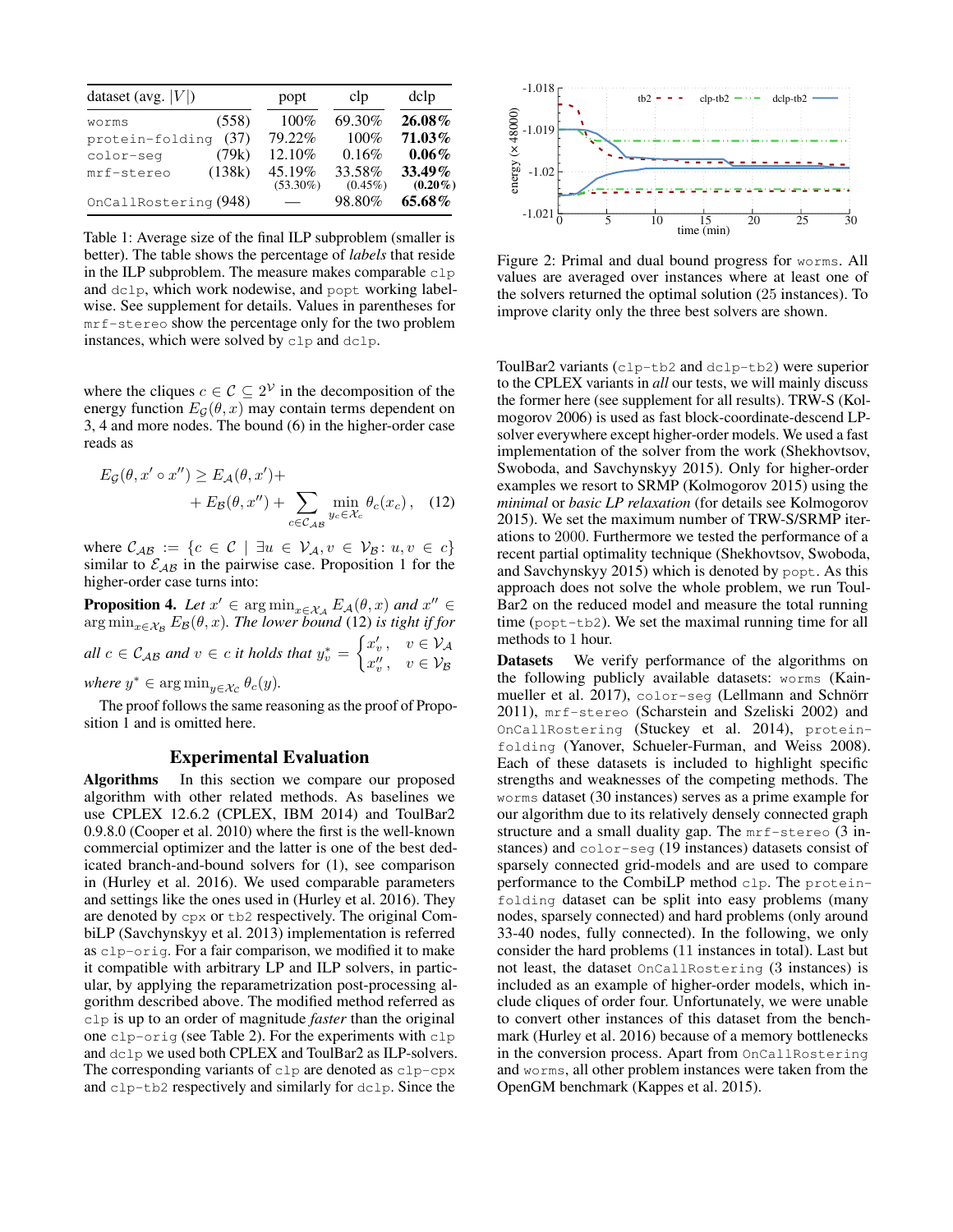| dataset (#instances) | density   |          | CDX  | tb <sub>2</sub> |      |      | popt-tb2 |              | clp-orig |    | $clp-tb2$ | $dclp-tb2$ |              |
|----------------------|-----------|----------|------|-----------------|------|------|----------|--------------|----------|----|-----------|------------|--------------|
| worms $(30)$         | $10.6\%$  |          | 54.7 | 13              | 8.3  | 13   | 8.0      | 15           | 14.2     |    | 6.9       | 25<br>(17) | 5.8<br>(3.1) |
| protein-folding (11) | $100\%$   |          | 48.5 | -11             | 1.1  | - 11 | -1.7     | 10           | 16.8     | 11 | 0.9       |            | -0.8         |
| $color-seg(19)$      | $0.007\%$ |          | 4.9  | 15              | 22.1 | 18   | 0.3      | 18           | 7.6      | 18 |           | 18         |              |
| $mrf$ -stereo $(3)$  | $0.003\%$ | $\Omega$ |      | $\Omega$        |      |      | 0.9      | $\mathbf{2}$ | 46.9     |    | 32        |            | 2.3          |
| OnCallRostering (3)  | $0.9\%$   |          | 0.9  | 2               | 0.1  |      |          |              |          | 3  | 2.3       |            |              |

Table 2: Overview of benchmark results. For each method the left number displays the *number of solved instances* and the right one the *average runtime in minutes* for solved instances. We computed the graph density as  $\frac{2|\mathcal{E}|}{|\mathcal{V}|(|\mathcal{V}|-1)}$  for pairwise models and as  $\frac{|\{(u,v)\in\mathcal{V}^2|\exists c\in\mathcal{C}:\ u\in c,v\in c,u\neq v\}|}{|\mathcal{V}|(|\mathcal{V}|-1)}$  for OnCallRostering. Values in parentheses for dclp-tb2 show the average running time on the 17 problem instances solved by the best competitor clp-tb2.

Results We compare and analyse performance of our method in the following three settings: *(i)* targeted dense problems like the worms and protein-folding datasets; *(ii)* sparse problems (mrf-stereo and color-seg), and *(iii)* exemplary higher-order problems (OnCallRostering).

*(i) dense models:* On the worms dataset our method dclp-tb2 clearly outperforms competitors, as Table 2 shows. dclp-tb2 solves 25 instances out of 30, the next competitor clp-tb2 – only 17. Moreover, our solver is also more than 2 times faster than clp-tb2 in average. This is due to the fact that the resulting ILP subproblem of dclp is much smaller that those of clp, see Figure 1 for visual comparison. The partial optimality method is unable to reduce the problem (see Table 1) because of infinite pairwise costs to disallow assigning the same label to different nodes. Figure 2 shows primal and dual bounds as a function of computational time for this dataset.

Although on the protein-folding dataset dclp-tb2 also outperforms all its competitors, the improvement over clp-tb2 and tb2 is not that pronouncing as for the worms dataset. This is because the final ILP subproblem of dclp covers a significant part of the whole graph (over 71% in average). To satisfy its optimality criterion, dclp performs up to 5 iterations with smaller ILP subproblems. In contrast, clp considers the whole graph as an ILP subproblem right at the very first iteration. Interestingly that even under this circumstances clp-tb2 outperforms tb2 and clp-cpx outperforms cpx (see supplement for details). The latter solves only 2 problem instances out of 11, whereas clp-cpx is able to cope with 9. We attribute it to the reparametrization, which is performed by clp prior to passing the problem to cpx or tb2 and plays a role of an efficient presolving.

*(ii) sparse models:* Sparse (grid-structured) datasets mr fstereo and color-seg with about  $10^5$  graph nodes each are very well suitable for both clp and dclp methods and are difficult for cpx and tb2. Both clp and dclp are able to solve all the problems except the largest one (teddy from mrf-stereo dataset with over  $1.6 \times 10^5$  nodes and 60 labels) in similar time. On color-seg the method clp-tb2 is somewhat faster, whereas dclp-tb2 requires less time on mrf-stereo. This is due to the fact that dclp consistently produces smaller ILP subproblems (see Table 1 for comparison), but clp may require less iterations due to the start

with a larger ILP subproblem. Partial optimality popt-tb2 is the winner for the color-seg dataset: Although its ILP subproblems are larger than those of clp and dclp, it runs an ILP solver only once. However, results of popt-tb2 on mrf-stereo are useful only up to a limited extend: They are sufficient to solve only a single, the simplest problem from that dataset (tsukuba). dclp-tb2 and clp-tb2 in contrast solve two problem instances each.

*(iii) higher-order models:* The dataset OnCallRostering is included mainly to show applicability of our method to higher-order models. Generally, higher-order models pose additional difficulties to solvers because they are intrinsically dense and the size of an ILP formulation of the problem grows exponentially with the problem order, therefore even small problems may not fit into memory of an ILP solver. The dclp method again shows its advantage over clp as similarly as in the case of the worms dataset: Since the problems are intrinsically dense, the ILP subproblem for dclp is smaller, which results in  $2 \times$  speed-up compared to  $c1p$ . We also found tb2 and cpx to be quite efficient on this dataset, although they were able to solve only 2 problems out of 3.

# **Conclusions**

We presented a new method, suitable to solve efficiently large-scale MAP-inference problems. The prerequisites for efficiency is the "almost" tight LP relaxation, i. e. the nonstrict-arc-consistent subset of nodes should constitute only a small portion of the problem. In this case, it isnot the size of the problem which important, but only the size of its non-strict-arc-consistent subproblem. Comparing to previous works, our method is able to further reduce this size, which is especially notable if the underlying graph structure of the model is non-sparse. In the future, we plan to extend the method to a broader class of combinatorial problems.

## Acknowledgement

This work was supported by the DFG grant "Exact Relaxation-Based Inference in Graphical Models" (SA 2640/1- 1). We thank the Center for Information Services and High Performance Computing (ZIH) at TU Dresden for generous allocations of computer time.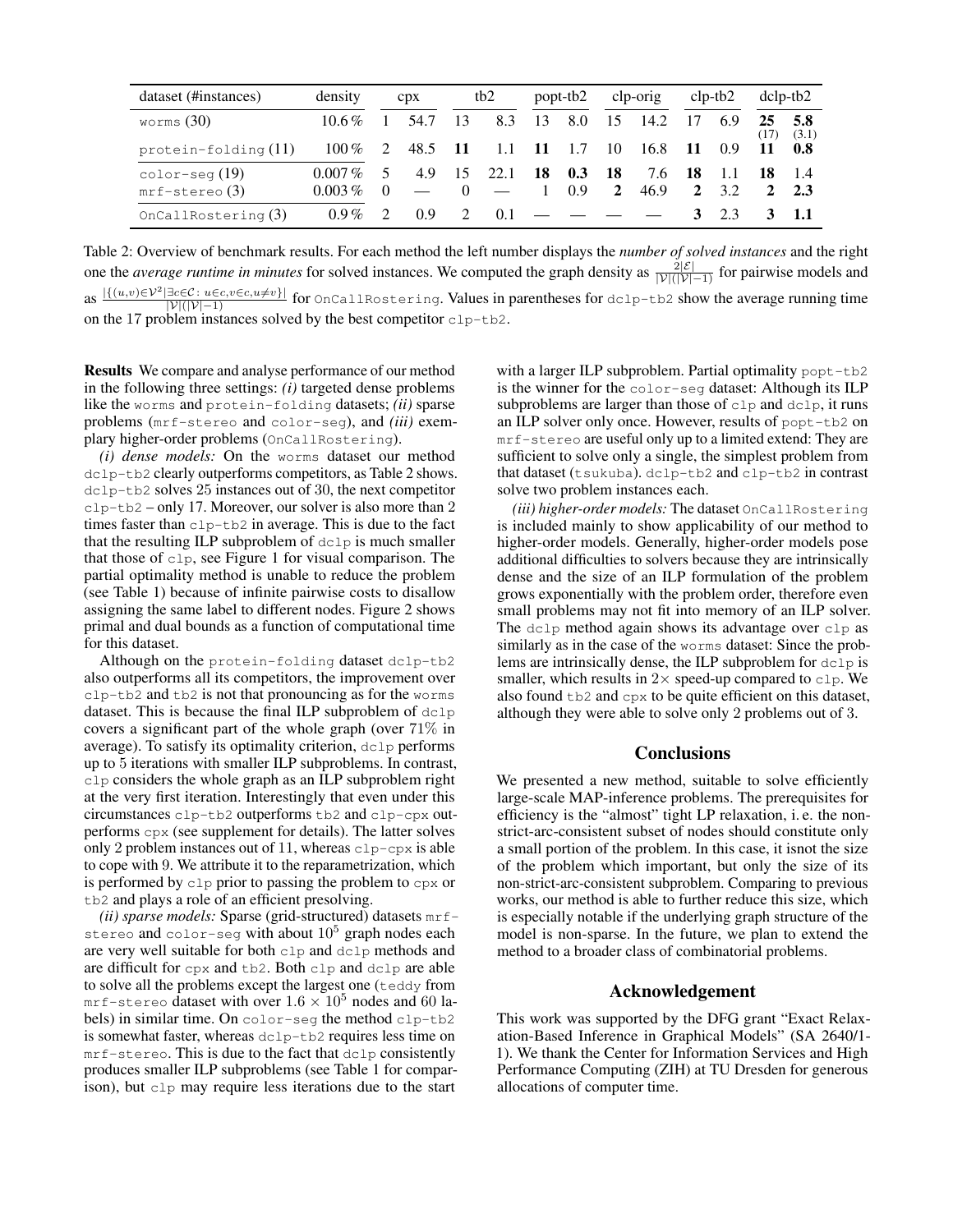# References

Bergtholdt, M.; Kappes, J.; Schmidt, S.; and Schnörr, C. 2010. A study of parts-based object class detection using complete graphs. *International journal of computer vision* 87(1):93– 117.

Boros, E., and Hammer, P. L. 2002. Pseudo-boolean optimization. *Discrete applied mathematics* 123(1):155–225.

Cooper, M., and Schiex, T. 2004. Arc consistency for soft constraints. *Artificial Intelligence* 154(1-2):199–227.

Cooper, M. C.; de Givry, S.; Sanchez, M.; Schiex, T.; and Zytnicki, M. 2008. Virtual arc consistency for weighted csp. In *AAAI*, volume 8, 253–258.

Cooper, M. C.; de Givry, S.; Sánchez, M.; Schiex, T.; Zytnicki, M.; and Werner, T. 2010. Soft arc consistency revisited. *Artificial Intelligence* 174(7):449–478.

CPLEX, IBM. 2014. ILOG CPLEX 12.6 Optimization Studio.

de Givry, S., and Katsirelos, G. 2017. Clique cuts in weighted constraint satisfaction. In *International Conference on Principles and Practice of Constraint Programming*, 97–113. Springer.

Gurobi Optimization, I. 2016. Gurobi optimizer reference manual.

Hurley, B.; OSullivan, B.; Allouche, D.; Katsirelos, G.; Schiex, T.; Zytnicki, M.; and De Givry, S. 2016. Multilanguage evaluation of exact solvers in graphical model discrete optimization. *Constraints* 21(3):413–434.

Kainmueller, D.; Jug, F.; Rother, C.; and Meyers, G. 2017. Graph matching problems for annotating c. elegans. http://dx.doi.org/10.15479/AT:ISTA:57. Accessed: 2017-09-10.

Kappes, J. H.; Andres, B.; Hamprecht, F. A.; Schnörr, C.; Nowozin, S.; Batra, D.; Kim, S.; Kausler, B. X.; Kröger, T.; Lellmann, J.; et al. 2015. A comparative study of modern inference techniques for structured discrete energy minimization problems. *International Journal of Computer Vision* 115(2):155–184.

Kolmogorov, V.; Thapper, J.; and Zivny, S. 2015. The power of linear programming for general-valued csps. *SIAM Journal on Computing* 44(1):1–36.

Kolmogorov, V. 2006. Convergent tree-reweighted message passing for energy minimization. *Pattern Analysis and Machine Intelligence, IEEE Transactions on* 28(10):1568–1583.

Kolmogorov, V. 2015. A new look at reweighted message passing. *IEEE transactions on pattern analysis and machine intelligence* 37(5):919–930.

Koster, A. M.; Van Hoesel, S. P.; and Kolen, A. W. 1998. The partial constraint satisfaction problem: Facets and lifting theorems. *Operations research letters* 23(3):89–97.

Lellmann, J., and Schnörr, C. 2011. Continuous multiclass labeling approaches and algorithms. *SIAM Journal on Imaging Sciences* 4(4):1049–1096.

Li, M.; Shekhovtsov, A.; and Huber, D. 2016. Complexity of discrete energy minimization problems. In *European Conference on Computer Vision*, 834–852. Springer.

Marinescu, R., and Dechter, R. 2005. And/or branch-andbound for graphical models. In *IJCAI*, 224–229.

Otten, L., and Dechter, R. 2010. Toward parallel search for optimization in graphical models. In *ISAIM*.

Prusa, D., and Werner, T. 2013. Universality of the local marginal polytope. In *Proceedings of the IEEE Conference on Computer Vision and Pattern Recognition*, 1738–1743.

Ravikumar, P.; Agarwal, A.; and Wainwright, M. J. 2010. Message-passing for graph-structured linear programs: Proximal methods and rounding schemes. *Journal of Machine Learning Research* 11(Mar):1043–1080.

Rother, C.; Kolmogorov, V.; Lempitsky, V.; and Szummer, M. 2007. Optimizing binary mrfs via extended roof duality. In *Computer Vision and Pattern Recognition, 2007. CVPR'07. IEEE Conference on*, 1–8. IEEE.

Savchynskyy, B.; Kappes, J. H.; Swoboda, P.; and Schnörr, C. 2013. Global MAP-optimality by shrinking the combinatorial search area with convex relaxation. In *Advances in Neural Information Processing Systems*, 1950–1958.

Scharstein, D., and Szeliski, R. 2002. A taxonomy and evaluation of dense two-frame stereo correspondence algorithms. *International journal of computer vision* 47(1-3):7–42.

Shekhovtsov, A.; Swoboda, P.; and Savchynskyy, B. 2015. Maximum persistency via iterative relaxed inference with graphical models. In *Proceedings of the IEEE Conference on Computer Vision and Pattern Recognition*, 521–529.

Shekhovtsov, A. 2014. Maximum persistency in energy minimization. In *Proceedings of the IEEE Conference on Computer Vision and Pattern Recognition*, 1162–1169.

Shlezinger, M. 1976. Syntactic analysis of two-dimensional visual signals in the presence of noise. *Cybernetics and systems analysis* 12(4):612–628.

Sontag, D. A. 2007. *Cutting plane algorithms for variational inference in graphical models*. Ph.D. Dissertation, Massachusetts Institute of Technology.

Stuckey, P. J.; Feydy, T.; Schutt, A.; Tack, G.; and Fischer, J. 2014. The minizinc challenge 2008–2013. *AI Magazine* 35(2):55–60.

Swoboda, P.; Shekhovtsov, A.; Kappes, J.; Schnörr, C.; and Savchynskyy, B. 2016. Partial Optimality by Pruning for MAP-Inference with General Graphical Models. *IEEE Trans. Patt. Anal. Mach. Intell.* 38(7):1370–1382.

Werner, T. 2007. A linear programming approach to max-sum problem: A review. *Pattern Analysis and Machine Intelligence, IEEE Transactions on* 29(7):1165–1179.

Yanover, C.; Schueler-Furman, O.; and Weiss, Y. 2008. Minimizing and learning energy functions for side-chain prediction. *Journal of Computational Biology* 15(7):899–911.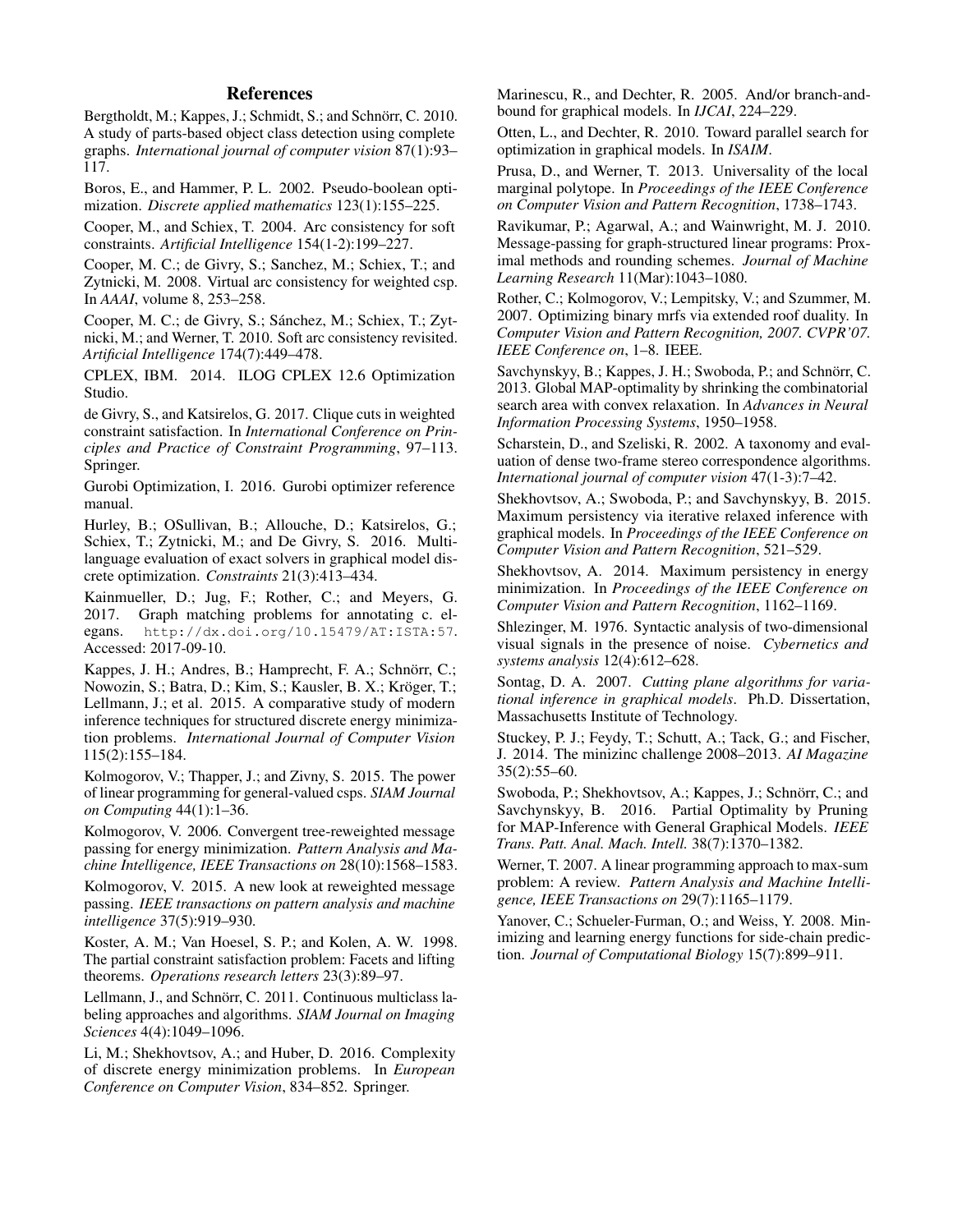# Supplementary Material for "Exact MAP-Inference by Confining Combinatorial Search with LP Relaxation"

Stefan Haller<sup>†</sup>, Paul Swoboda<sup>‡</sup>, Bogdan Savchynskyy<sup>†</sup> <sup>†</sup> University of Heidelberg, <sup>‡</sup> IST Austria stefan.haller@iwr.uni-heidelberg.de

# Proof of Proposition 1

*Proof.* From  $(y_u^*, y_v^*) \in \arg\min_{(s,t)\in \mathcal{X}_{uv}} \theta_{uv}(s,t)$  it follows that  $\min_{(s,t)\in\mathcal{X}_{uv}} \theta_{uv}(s,t) = \theta_{uv}(y_u^*, y_v^*)$  for all  $uv \in$  $\mathcal{E}_{AB}$ . Hence the right-hand-sides of (5) and (6) are equal.  $\Box$ 

#### Proof of Proposition 2

Lemma 1. *From requirements of Proposition 1 follows that*  $x' \circ x'' = y' \circ y''$ .

*Proof.* Since  $A' \subseteq A$  and  $V_A \subseteq S(\theta)$ , it holds that  $V_{A'} \subseteq$  $S(\theta)$ . From strict arc-consistency we know that x' and y' are determined by (9), hence  $x'_v = y'_v$  for all  $v \in V_{\mathcal{A}}$ .

From decomposition (5) we known that  $E_{\mathcal{B}'}(\theta, y'') \geq E_{\mathcal{B}' \cap \mathcal{A}, B}(\theta, y'') + E_{\mathcal{B}}(\theta, y'') + \sum_{uv \in \mathcal{E}_{\mathcal{B}'}} \theta(y''_u, y''_v) \geq E_{\mathcal{B}' \cap \mathcal{A}, B}(\theta, x') + E_{\mathcal{B}}(\theta, x'') +$  $\lim_{uv \in \mathcal{E}_{\mathcal{B}' \cap \mathcal{A}, \mathcal{B}}}\theta(y''_u, y''_v) \geq E_{\mathcal{B}' \cap \mathcal{A}, \mathcal{B}}(\theta, x') + E_{\mathcal{B}}(\theta, x'') +$  $\sum_{uv \in \mathcal{E}_{\mathcal{B}' \cap \mathcal{A}, \mathcal{B}}} \min_{(s,t) \in \mathcal{X}_{uv}} \theta(s,t) = E_{\mathcal{B}'}(\theta, x' \circ x'')$  where the last equality holds due to Proposition 1. From optimality of y'' we know that  $E_{\mathcal{B}}(\theta, x' \circ x'') \geq E_{\mathcal{B}}(\theta, y'')$ , hence  $(x' \circ x'')_v = y''_v$  for all  $v \in V_{\mathcal{B}'}$  as there is only one unique solution. П

Proof of Proposition 2:

*Proof.* From the requirements of the Proposition we already know that y' and y'' are the optimal assignment of  $A'$ and B' respectively. It remains to show that  $\theta_{uv}(y'_u, y''_v)$  =  $\min_{(s,t)\in\mathcal{X}_{uv}} \theta_{uv}(s,t)$  for all  $uv\in\mathcal{E}_{\mathcal{A}'\mathcal{B}'}$ .

Applying (5) to  $y' \circ y''$  results in  $E_{\mathcal{G}}(\theta, y' \circ y'') =$  $E_{A'}(\hat{\theta}, y') + E_{B'}(\theta, y'') + \sum_{uv \in \mathcal{E}_{A'B'}} \theta_{uv}(y'_u, y''_v)$ . Due to  $A' \subseteq A$  if  $uv \in \mathcal{E}_{A'B'}$  either  $u, v \in V_A$  or  $uv \in \mathcal{E}_{AB}$ . In the first case it follows from  $\mathcal{V}_\mathcal{A} \subseteq \mathcal{S}(\theta)$ , as for the optimal strictly arc-consistent label  $x'$  for  $A'$  it holds that  $\theta(x'_u, x'_v) =$  $\min_{(s,t)\in\mathcal{X}_{uv}} \theta_{uv}(s,t)$  and  $(x'_u, x'_v) = (y'_u, y''_v)$  (Lemma 1). In the second case  $(y'_u, y''_v) = (x'_u, x''_v)$  (Lemma 1) and from fulfillment of Proposition (1) for  $x' \circ x''$  follows that  $\theta_{uv}(y'_u, y''_v) = \min_{(s,t)\in \mathcal{X}_{uv}} \theta_{uv}(s,t).$ 

Hence  $\theta_{uv}(y'_u, y''_v)$  =  $\min_{(s,t)\in \mathcal{X}_{uv}} \theta_{uv}(s,t)$  for  $uv \in$  $\mathcal{E}_{A'B'}$  and all requirements of Proposition (1) are fulfilled for  $y' \circ y''$ .  $\Box$ 

#### Proof of Proposition 3

*Proof.* The prerequisites already assure that  $x''$  is optimal for  $\hat{B}$ , so it remains to show that  $x'_{\mathcal{A}}$  is optimal for  $\hat{A}$  and that  $(x'_u, x''_v) \in \arg\min_{(s,t)\in \mathcal{X}_{uv}} \theta(s,t)$  for all  $uv \in \mathcal{E}_{AB}$ . The optimality of  $x'_{\mathcal{A}}$  for  $\mathcal{A}$  follows trivially from  $\mathcal{A} \subseteq \mathcal{A}' \subseteq \mathcal{S}(\theta)$ and the fact that  $x'$  is optimal for  $A'$ , as for both A and  $A'$ the optimal labeling is determined by (9). From Definition 2 we know that  $\mathcal{E}_{AB} \subseteq \{uv \in \mathcal{E} \mid u \in \mathcal{V}_{A'}, v \in \mathcal{V}_{\partial A}\}.$  In

other words, all edges  $\mathcal{E}_{AB}$  are covered by subgraph  $\mathcal{A}'$  (note that  $V_{\partial A} \subseteq A'$ ). Due to  $V_{A'} \subseteq S(\theta)$ , for all  $uv \in \mathcal{E}_{AB}$ it is true that  $\theta_{uv}(x'_u, x'_v) = \min_{(s,t) \in \mathcal{X}_{uv}} \theta(s,t)$ . From the preconditions we know that  $x'_v = x''_v$  for all  $v \in V_{\partial A}$ , hence  $\tilde{(x'_u, x''_v)} \in \argmin_{(s,t)\in \mathcal{X}_{uv}} \theta(s,t).$ 

## Reparametrization Post-Processing

The details of both steps are described below.

(i) In order to obtain a fast post-processing algorithm we modified one of the fastest dual methods, TRW-S of (Kolmogorov 2006), which also can be seen as a special case of its higher-order counterpart SRMP (Kolmogorov 2015). For the sake of brevity we refer to the latter method, because of its simpler presentation and because it works also for higher order models (see below). Our whole modification consisted in reassigning the weights  $\omega_{\alpha,\beta}^{+}$  defined by expression (14) in (Kolmogorov 2015) with the values

$$
\omega_{\alpha,\beta}^{+} = \begin{cases}\n\frac{1}{|O_{\beta}^{+}| + \max\{|I_{\beta}^{+}|, |I_{\beta} - I_{\beta}^{+}| \} + \lambda} & \text{if } (\alpha,\beta) \in I_{\beta}^{+} \\
0, & \text{if } (\alpha,\beta) \in I_{\beta} - I_{\beta}^{+} \tag{13}\n\end{cases}
$$

We also performed the same reassignment of the weights  $\omega_{\alpha,\beta}^{-}$  (defined by expression (16) in (Kolmogorov 2015)), with  $I_{\beta}^-$  in place of  $I_{\beta}^+$ . We refer to (Kolmogorov 2015) for a detailed description of the notation and the algorithm itself. The only difference between (13) and the original expression (14) from (Kolmogorov 2015) is an additional term  $\lambda > 0$  added to the denominator of the expression in the upper line of (13). The non-zero  $\lambda$  leads to redistribution of the labeling costs between unary cost functions. Therefore, non-optimal labels get higher costs than those belonging to an optimal labeling. We empirically found the value  $\lambda = 0.1$ to work well in practice.

(ii) It is a property of a (modified) SRMP method that locally optimal pairwise costs  $\min_{(s,t)\in\mathcal{X}_{uv}} \theta_{uv}(s,t)$  are always 0 for any graph edge  $uv \in \mathcal{E}_{\mathcal{G}}$ . The mentioned above partial redistribution of unary costs between incident pairwise cost functions was done as  $\theta_{uv}(s,t) \mathrel{+}= \frac{\theta_u(s)}{Nb(u)+1}$  for all  $u \in V_{\mathcal{G}}$  and  $s \in \mathcal{X}_u$ .

Labelwise relative ILP size As the partial optimality techniques work on a labelwise basis, we use a labelwise measure for comparing the size of the final ILP subproblem. For popt we use the formula (35) of (Shekhovtsov, Swoboda, and Savchynskyy 2015) to compute the relative number of eliminated labels. Subtracting this value from 100% yields the values in Table 1. The final formula for popt looks like the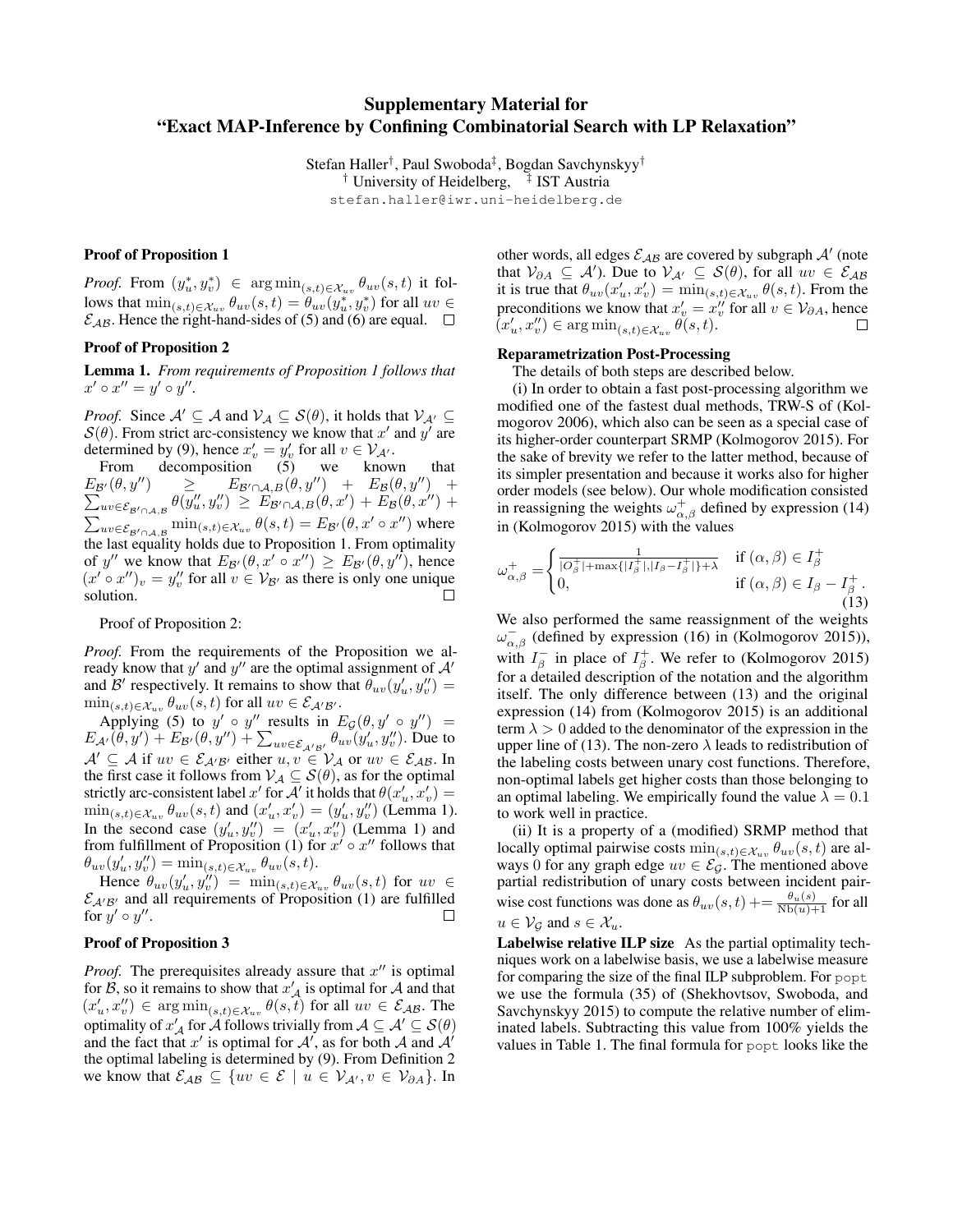following

$$
1 - \frac{\sum_{v \in \mathcal{V}} |\mathcal{X}_v \setminus p_v(\mathcal{X}_v)|}{\sum_{u \in \mathcal{V}} (|\mathcal{X}_v| - 1)}.
$$
 (14)

For clp and dclp we evaluate the following expression to compute the value with the same semantic:

$$
1 - \frac{\sum_{v \in \mathcal{V}_{\mathcal{A}}} (|\mathcal{X}_v| - 1)}{\sum_{u \in \mathcal{V}_{\mathcal{G}}} (|\mathcal{X}_v| - 1)}.
$$
 (15)

As popt is a polynomial time algorithm, it will output a reduced model for all instance of the benchmark. As clp and dclp try to solve the NP-hard MAP-inference problem (1), they do not terminate for all instances. As the maximal ILP subproblem is only defined after Proposition 1 holds, we assume the worst-case and use 100% as ILP subproblem size for unsolved instances.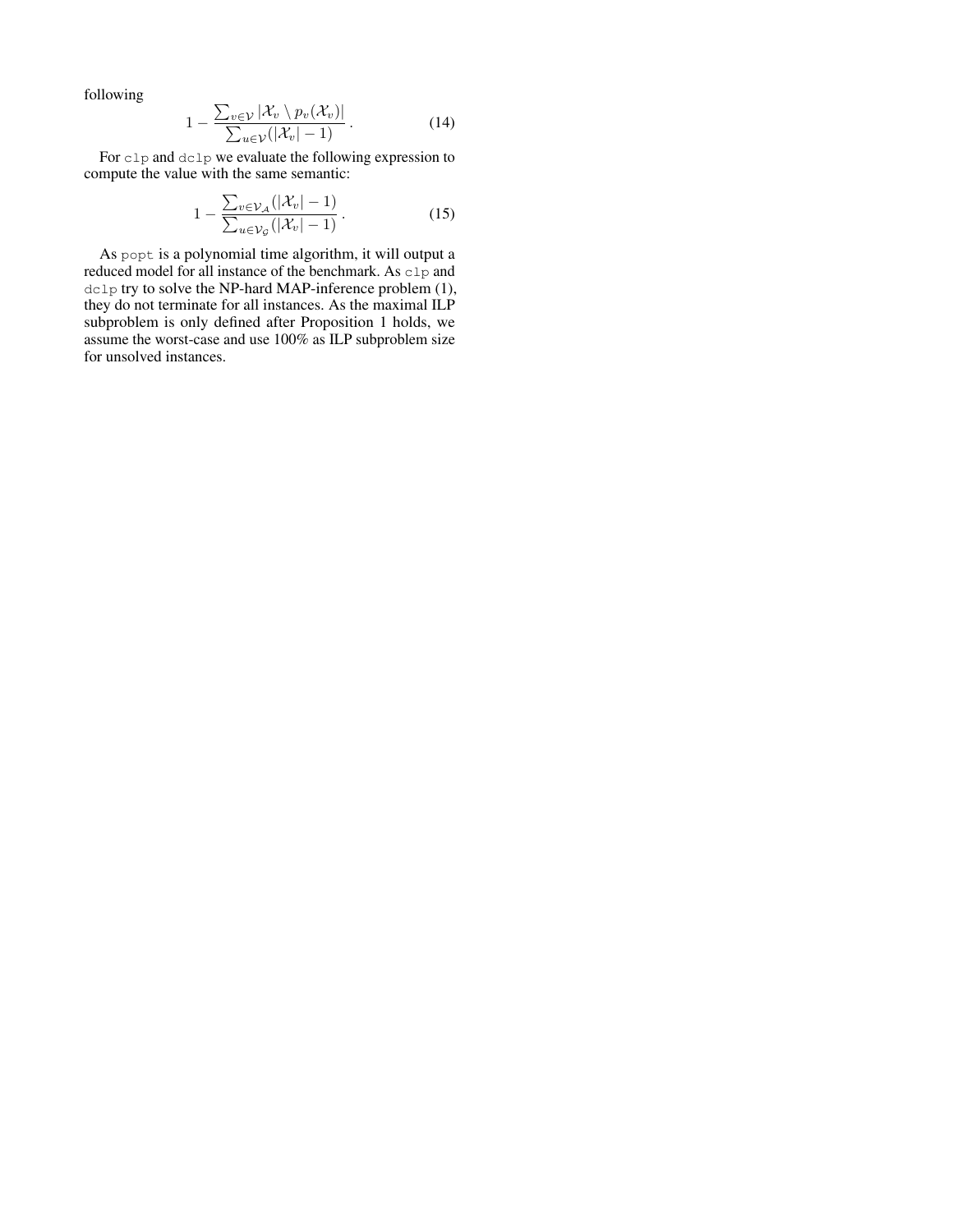Complete benchmark table For lack of space we removed some solvers from the experimental evaluation. The following tables show the results for each instance and each solver separately..

| instance                             | cpx                      | tb <sub>2</sub>          | popt-tb2     |                                 | clp-orig |                               | $clp$ - $cpx$ |                          | $clp-tb2$ |                   | dclp-cpx      |             | dclp-tb2      |             |
|--------------------------------------|--------------------------|--------------------------|--------------|---------------------------------|----------|-------------------------------|---------------|--------------------------|-----------|-------------------|---------------|-------------|---------------|-------------|
| $C18G1_2L1_1$<br>cnd1threeL1_1213061 | $\overline{\phantom{0}}$ | 1.3                      | 100%<br>100% | $\overline{\phantom{0}}$<br>1.1 | 34.1%    | 8.9                           | 34.6%         | 1.7                      | 34.6%     | 0.6               | 19.8%<br>3.9% | 58.1<br>0.5 | 19.8%<br>3.9% | 14.8<br>0.4 |
| cnd1threeL1_1228061                  |                          | 0.6                      | 100%         | 1.2                             | 36.7%    | 7.2                           | 35.4%         | 1.8                      | 35.4%     | 0.5               | 5.3%          | 0.4         | 5.3%          | 0.5         |
| cnd1threeL1_1229061                  |                          | $\overline{\phantom{0}}$ | 100%         | $\overline{\phantom{0}}$        |          |                               |               |                          |           |                   | 20.8%         | 56.4        | 20.8%         | 20.5        |
| cnd1threeL1_1229062                  |                          | $\overline{\phantom{0}}$ | 100%         | $\overline{\phantom{0}}$        |          |                               |               |                          |           |                   |               |             |               |             |
| cnd1threeL1_1229063                  | $\overline{\phantom{0}}$ | 1.7                      | 100%         | 1.3                             | 31.7%    | 15.3                          | 26.3%         | 6.3                      | 26.3%     | 0.5               | 5.3%          | 0.6         | 5.3%          | 0.4         |
| eft3RW10035L1_0125071                |                          |                          | 100%         | $\overline{\phantom{0}}$        |          |                               |               |                          | 52.8%     | 51.2              | 16.7%         | 50.1        | 16.7%         | 32.4        |
| eft3RW10035L1_0125072                |                          | $\overline{\phantom{0}}$ | 100%         | $\overline{\phantom{0}}$        |          |                               |               |                          | __        | $\hspace{0.05cm}$ | 16.8%         | 29.0        | 16.8%         | 1.9         |
| eft3RW10035L1_0125073                |                          | $\overline{\phantom{0}}$ | 100%         | $\overline{\phantom{0}}$        |          |                               |               |                          |           |                   |               |             |               |             |
| eg15L1_0606074                       |                          |                          | 100%         | $\overline{\phantom{0}}$        |          |                               |               |                          |           |                   |               |             |               |             |
| elt3L1_0503071                       |                          | 51.2                     | 100%         | 55.5                            | 61.5%    | 36.5                          |               |                          | 60.8%     | 2.3               | 14.6%         | 3.3         | 14.6%         | 0.7         |
| elt3L1_0503072                       |                          | 9.3                      | 100%         | 4.3                             | 53.2%    | 15.0                          | 49.5%         | 10.6                     | 49.5%     | 1.2               | 10.0%         | 0.7         | 10.0%         | 0.4         |
| elt3L1_0504073                       |                          | $\overline{\phantom{0}}$ | 100%         | $\overline{\phantom{0}}$        |          |                               |               |                          |           |                   | 13.4%         | 1.7         | 13.4%         | 0.9         |
| hlh1fourL1_0417071                   |                          |                          | 100%         |                                 |          |                               |               |                          |           |                   |               |             |               |             |
| hlh1fourL1_0417075                   |                          | 1.8                      | 100%         | 1.3                             | 44.7%    | 11.5                          | 45.8%         | 6.3                      | 45.8%     | 0.6               | 5.2%          | 0.5         | 5.2%          | 0.5         |
| hlh1fourL1_0417076                   |                          | $\overline{\phantom{0}}$ | 100%         | $\overline{\phantom{0}}$        |          | —                             |               | $\overline{\phantom{0}}$ | 68.4%     | 52.8              | 20.2%         | 25.9        | 20.2%         | 13.0        |
| hlh1fourL1_0417077                   |                          | 28.8                     | 100%         | 30.8                            | 46.7%    | 7.1                           | 46.7%         | 3.9                      | 46.7%     | 0.7               | 5.6%          | 0.5         | 5.6%          | 0.5         |
| hlh1fourL1_0417078                   |                          | 3.5                      | 100%         | 2.0                             | 54.1%    | 17.8                          | 53.0%         | 30.1                     | 53.0%     | 1.0               | 10.4%         | 1.8         | 10.4%         | 0.5         |
| mir61L1 <sub>-1228061</sub>          |                          | $\overline{\phantom{0}}$ | 100%         | $\overline{\phantom{0}}$        |          |                               |               |                          |           |                   | 13.5%         | 22.7        | 13.5%         | 5.1         |
| mir61L1_1228062                      |                          |                          | 100%         | $\overline{\phantom{0}}$        |          |                               |               |                          |           |                   |               |             | 15.9%         | 39.2        |
| mir61L1_1229062                      |                          |                          | 100%         | $\overline{\phantom{0}}$        | 67.1%    | 18.0                          | 67.5%         | 14.3                     | 67.5%     | 1.1               | 8.9%          | 1.3         | 8.9%          | 0.6         |
| pha4A7L1_1213061                     |                          | $\overline{\phantom{0}}$ | 100%         | $\overline{\phantom{0}}$        |          | $\overbrace{\phantom{12333}}$ |               |                          | –         |                   | 20.1%         | 17.0        | 20.1%         | 7.1         |
| pha4A7L1_1213062                     | 54.7                     | 1.2                      | 100%         | 1.0                             | 8.4%     | 8.2                           | 8.4%          | 0.4                      | 8.4%      | 0.3               | 0.7%          | 0.3         | 0.7%          | 0.3         |
| pha4A7L1_1213064                     |                          |                          | 100%         | $\overline{\phantom{0}}$        | 47.4%    | 20.9                          | 40.8%         | 16.8                     | 40.8%     | 1.4               | 11.1%         | 1.2         | 11.1%         | 0.6         |
| pha4B2L1_0125072                     |                          | $\overline{\phantom{0}}$ | 100%         | $\overline{\phantom{0}}$        |          |                               |               |                          |           |                   | 20.1%         | 10.7        | 20.1%         | 2.3         |
| pha4I2L_0408071                      |                          |                          | 100%         | $\overline{\phantom{0}}$        |          |                               |               |                          |           |                   |               |             |               |             |
| pha4I2L_0408072                      |                          | 1.9                      | 100%         | 1.3                             | 42.5%    | 9.1                           | 43.2%         | 4.2                      | 43.2%     | 0.6               | 4.9%          | 0.5         | 4.9%          | 0.4         |
| pha4I2L_0408073                      | __                       | 3.0                      | 100%         | 1.8                             | 60.2%    | 11.9                          | 60.5%         | 7.6                      | 60.5%     | 1.0               | 10.7%         | 1.2         | 10.7%         | 0.5         |
| unc54L1_0123071                      |                          | 1.5                      | 100%         | 1.2                             | 32.3%    | 10.8                          | 32.3%         | 1.5                      | 32.3%     | 0.6               | 1.9%          | 0.5         | 1.9%          | 0.4         |
| unc54L1_0123072                      |                          | 1.8                      | 100%         | 1.3                             | 53.9%    | 12.0                          | 53.9%         | 4.2                      | 53.9%     | 0.7               | 7.9%          | 0.6         | 7.9%          | 0.6         |
| average                              | 54.7                     | 8.3                      | 100%         | 8.0                             | 50.0%    | 14.0                          | 42.7%         | 7.8                      | 45.8%     | 6.9               | 11.2%         | 11.9        | 11.3%         | 5.8         |

Table 3: Complete benchmark results for worms dataset.

| instance | cpx  | tb <sub>2</sub> |       | popt-tb2 |      | clp-orig |      | $clp$ - $cpx$ |         | $clp-tb2$ |                               | $dclp-cpx$ | $dclp-tb2$ |     |
|----------|------|-----------------|-------|----------|------|----------|------|---------------|---------|-----------|-------------------------------|------------|------------|-----|
| 1CKK     |      | 0.5             | 73.6% | 1.2      | 100% | 13.6     | 100% | 36.0          | 100%    | 0.7       | 76.4%                         | 13.2       | 76.4%      | 0.6 |
| 1CM1     |      | 0.6             | 70.1% | 1.2      | 100% | 7.9      | 100% | 3.1           | 100%    | 0.5       | 42.0%                         | 1.4        | 42.0%      | 0.3 |
| 1SY9     | 38.6 | 0.5             | 42.2% | 0.8      | 100% | 8.5      | 100% | 6.4           | 100%    | 0.6       | 31.0%                         | 0.7        | 31.0%      | 0.3 |
| 2BBN     |      | $\cdot$         | 85.9% | 2.7      | 100% | 31.1     | 100% | 40.1          | 100%    | 1.2       | 62.9%                         | 9.9        | 62.9%      | 1.0 |
| 2BCX     |      | 3.1             | 85.8% | 3.6      | 100% | 31.3     |      | __            | 100%    | 1.6       | $\overbrace{\phantom{12332}}$ | –          | 94.1%      | 2.1 |
| 2BE6     | 58.4 | 0.5             | 84.9% | 1.1      | 100% | 9.3      | 100% | 13.5          | 100%    | 0.4       | 96.6%                         | 7.9        | 96.6%      | 0.7 |
| 2F3Y     |      |                 | 86.3% | 2.1      | 100% |          | __   | __            | 100%    | 1.2       | 97.7%                         | 50.8       | 97.7%      | 1.5 |
| 2FOT     |      | 1.0             | 89.0% | 1.5      |      | 18.5     | 100% | 13.1          | 100%    | 0.8       | 69.7%                         | 10.6       | 69.7%      | 0.7 |
| 2HQW     | __   | 0.6             | 82.0% | 1.2      | 100% | 10.5     | 100% | 8.4           | $100\%$ | 0.8       | 68.2%                         | 5.1        | 68.2%      | 0.5 |
| 2060     |      | 0.8             | 84.5% | 1.9      | 100% | 24.3     | 100% | 7.9           | $100\%$ | 0.8       | 91.0%                         | 8.1        | 91.0%      | 0.9 |
| 3BXL     |      | 0.7             | 87.7% | 1.6      | 100% | 12.6     | 100% | 5.2           | 100%    | 0.7       | 52.3%                         | 2.4        | 52.3%      | 0.5 |
| average  | 48.4 | 1.1             | 79.2% |          | 100% | 21.0     | 100% | 14.9          | 100%    | 0.9       | 68.8%                         | 11.0       | 71.1%      | 0.8 |

Table 4: Complete benchmark results for protein-folding dataset.

| <i>nstance</i> | CDX                      | tb2 | popt-tb2 |     | clp-orig |      | $clp$ - $cpx$ |        | $clp-tb2$ |                                | dclp-cpx |     | $dclp-tb2$ |        |
|----------------|--------------------------|-----|----------|-----|----------|------|---------------|--------|-----------|--------------------------------|----------|-----|------------|--------|
| ted-gm         | __                       |     | 29.0%    |     | __       | __   | _             |        |           |                                |          |     | __         |        |
| tsu-gm         | __                       |     | 6.7%     | 0.9 | $0.2\%$  | 35.0 | 0.2%          | 2.6    | 0.2%      | L.J                            | $0.1\%$  | 0.8 | 0.1%       | 0.7    |
| ven-gm         | $\overline{\phantom{a}}$ | __  | 99.9%    |     | __       | 58.7 | 0.7%          | 4.8    | 0.7%      | 4.8                            | 0.3%     | 3.9 | 0.3%       | 3.8    |
| average        |                          |     | 45.2%    | 0.9 | 0.2%     | 46.9 | $0.5\%$       | $\sim$ | $0.5\%$   | 3 <sub>0</sub><br>. . <u>.</u> | $0.2\%$  | 2.4 | 0.2%       | $\sim$ |

Table 5: Complete benchmark results for mrf-stereo dataset.